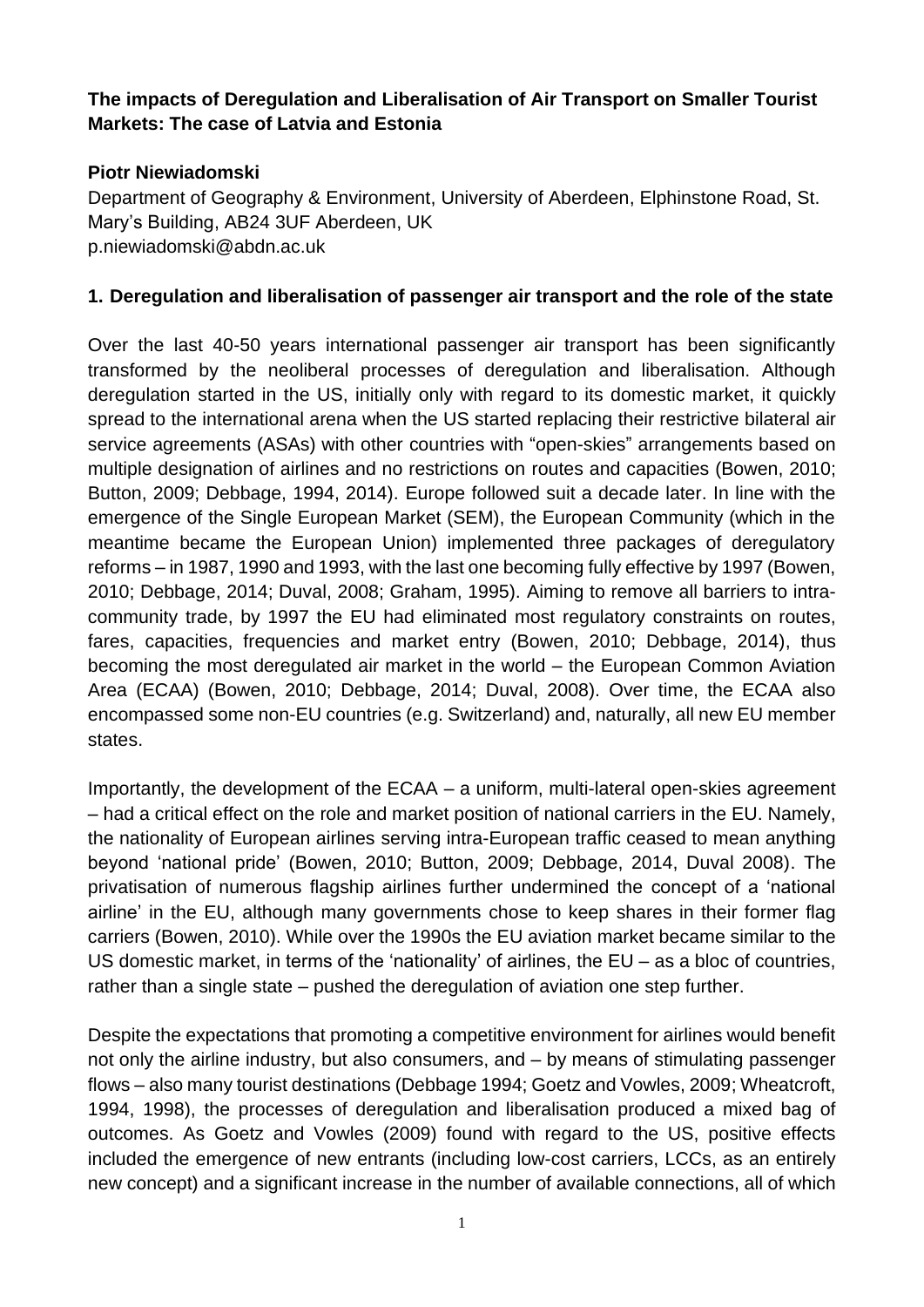intensified competition, thus also bringing lower fares (on average) and a growth in passenger numbers. By contrast, the most important negative outcome was a high turnover in the industry (i.e. multiple mergers, take-overs and bankruptcies) (Button, 2009; Goetz and Vowles, 2009). Importantly, distinct spatial outcomes also could be observed. Many services to small, remote, and less lucrative destinations that could not be economically justified were reduced or withdrawn or, at best, fares on those routes increased (Bowen, 2010; Goetz, 2002; Goetz and Vowles, 2009).

The popularisation of more liberal international ASAs also produced new geographical patterns of accessibility by air at the international level. As such, open-skies ASAs were found to play a crucial role in shaping international mobility and determining access to various tourist destinations (Duval, 2008; Duval and Koo, 2012; Warnock-Smith and Morrell, 2008). Similarly to what Goetz and Vowles (2009) found in the US, the effects of deregulation at the international level were also uneven (Bowen, 2002). With its multi-lateral arrangements Europe was no exception. If Goetz and Vowles's (2009) findings from the US are transferred to the EU context (i.e. an equally liberalised environment, albeit one that is divided into multiple nationally-defined tourist markets), it can be inferred that European equivalents of "small, remote and less lucrative destinations" in the US are in fact entire small states that are positioned at the peripheries of the intra-European networks (i.e. far from the main hubs) and which have a limited ability to generate considerable air traffic by themselves. Thus, the deregulation of air transport in the EU produced new geographies of winners and losers, with accessibility by air being a key measure of success (see also O'Connor and Fuellhart, 2015, for the example of Asia and Australia).

Indeed, similarly to the system of bilateral agreements, where it is often impossible to ensure an equal exchange of rights between states with different domestic markets (Debbage, 1994), in deregulated, multi-lateral environments like the EU, smaller states also often find themselves in a disadvantaged position, albeit for different reasons. While the primary objective for national governments in Europe before deregulation was to protect their national carriers (often at the expense of encouraging tourist visitation!), in the era of deregulation of aviation and the global economic openness, where a "viable airline industry is important to national economic competitiveness, regional economic development, and the 'public interest'" (Goetz and Vowles, 2009, p. 261), the strategic objective is to secure access to the international networks of connections and the flows of capital and people which these networks facilitate (Button et al., 2010; Cidell, 2006; Graham, 1998; Graham and Guyer, 2000; Halpern and Brathen, 2011; Keeling, 2007; Niewiadomski, 2017, 2020; Redondi et al., 2013).

However, in multi-country, deregulated environments like the EU, smaller countries often find such objectives difficult to achieve. First, it is rarely possible for small states to provide a sufficient market to support an independent national carrier (Debbage, 1994, p. 191). Moreover, by contrast to the US, where many smaller destinations have air connections centrally subsidised (Bowen, 2010), the hands of European governments that are willing to support their national carriers in order to overcome their geographical or market-related disadvantages are tied by the EU policies that restrict most forms of state aid (Veebel et al.,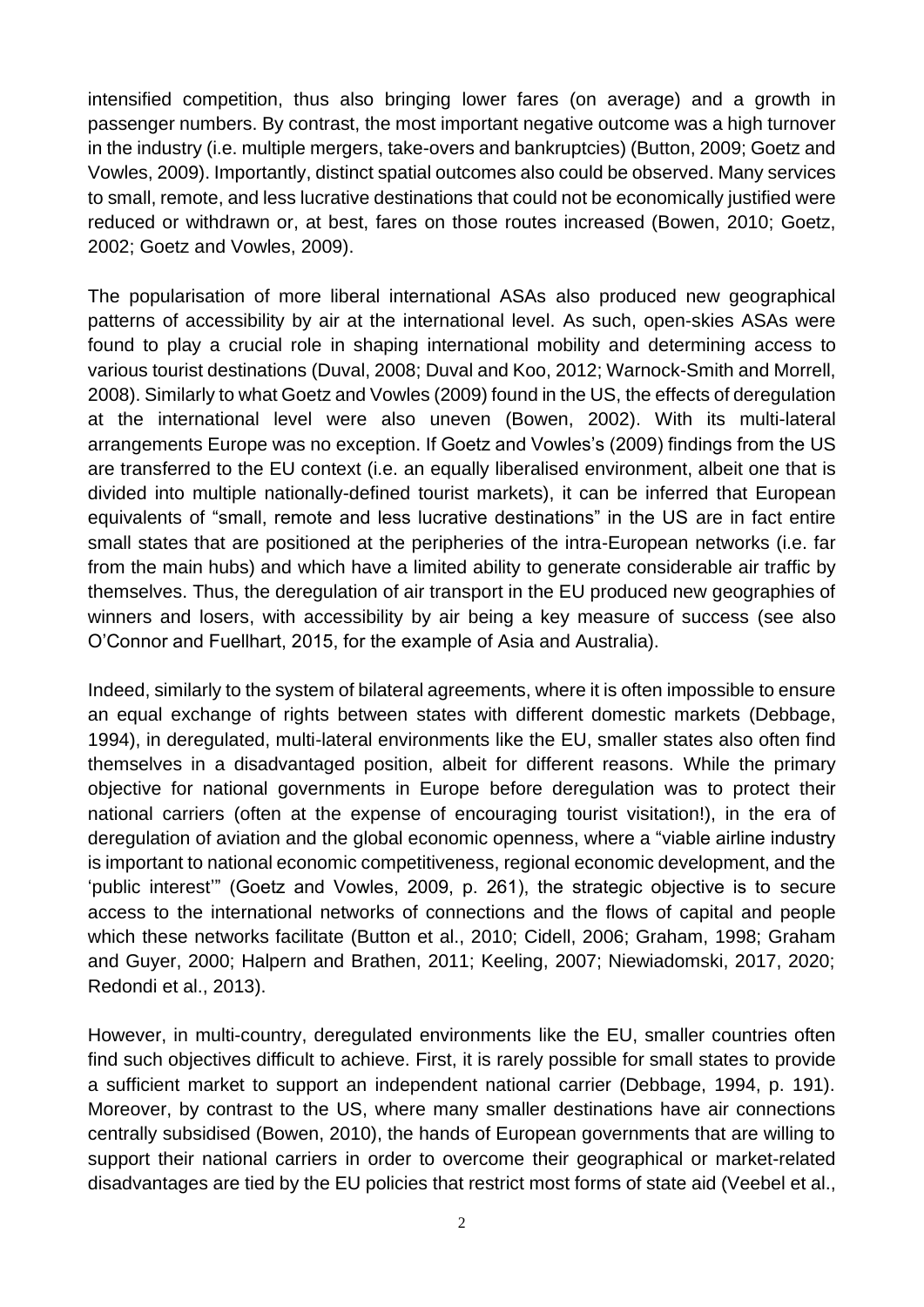2015). Second, due to the fact that in deregulated environments the provision of air services is a prerogative of airlines (i.e. if a given connection cannot be supported by sufficient demand, it will be instantly withdrawn), many small destinations fall victim to the volatility of airline strategies and their sensitivity to fluctuations in demand (Graham and Guyer, 2000).

Third, the ability of public authorities to subsidise routes operated by foreign airlines is reduced by the same state-aid policies as above. As a result, smaller states often find themselves bypassed by major international passenger flows, to the detriment of their economies and tourism sectors. For all these reasons, many governments of smaller European countries often try to revert to some form of regulatory oversight. Various attempts to maintain the national airline are a common strategy here. The lasting tradition of flagship airlines, which continue to be seen as a valuable national resource (regardless of whether they have been privatised) (Bowen, 2010; Debbage, 1994, 2014), fosters this tendency. The national pride, which airlines are said to reinforce, plays an important role particularly for those countries that (re-)gained independence relatively recently and where national carriers became symbols of national identity (see Bowen, 2010).

This chapter focuses on Latvia and Estonia – perfect examples of small and peripherallylocated EU countries whose accessibility by air has been significantly affected by the EU deregulation of aviation, i.e. where major carriers often do not fly and where great hopes are pinned on national airlines – both for pragmatic reasons (i.e. to ensure connectivity) and because of national pride (i.e. nation building since 1991 when both states re-gained independence from the Soviet Union). The efforts which the authorities in both countries invest in inserting their states into the networks of international airlines and securing access to wider tourist flows lie at the heart of this chapter. By comparing both states to Germany, Table 1 illustrates why Latvia and Estonia are considered 'small markets'.

| (2016)                                 | Latvia | Estonia | Germany  |
|----------------------------------------|--------|---------|----------|
| Population (million)                   | 1.95   | 1.35    | 82.35    |
| Capital city population (thousand) *   | 642.89 | 423.07  | 3,552.12 |
| GDP (billion US\$)                     | 27.69  | 23.33   | 3,466.34 |
| GDP per capita (thousand US\$)         | 14.06  | 17.79   | 41.90    |
| Air passengers (on scheduled services) | 5.38   | 221     | 200.69   |
| (million)                              |        |         |          |

Table 1: Estonia and Latvia as small tourist destinations

Source: Eurostat (2016) (*https://ec.europa.eu/eurostat/data/database*) apart from \* World Population Review (2021) (*www.worldpopulationreview.com*)

As such, the chapter aims to address an important gap in the literature on air transport, i.e. how air transport is shaped "from below" (Niewiadomski, 2017). While most work on passenger air transport focuses on the supra-national level (e.g. the unevenness of deregulation and the spatiality of networks of air connections which this unevenness produces), the impacts of deregulation of air transport on various destinations and how these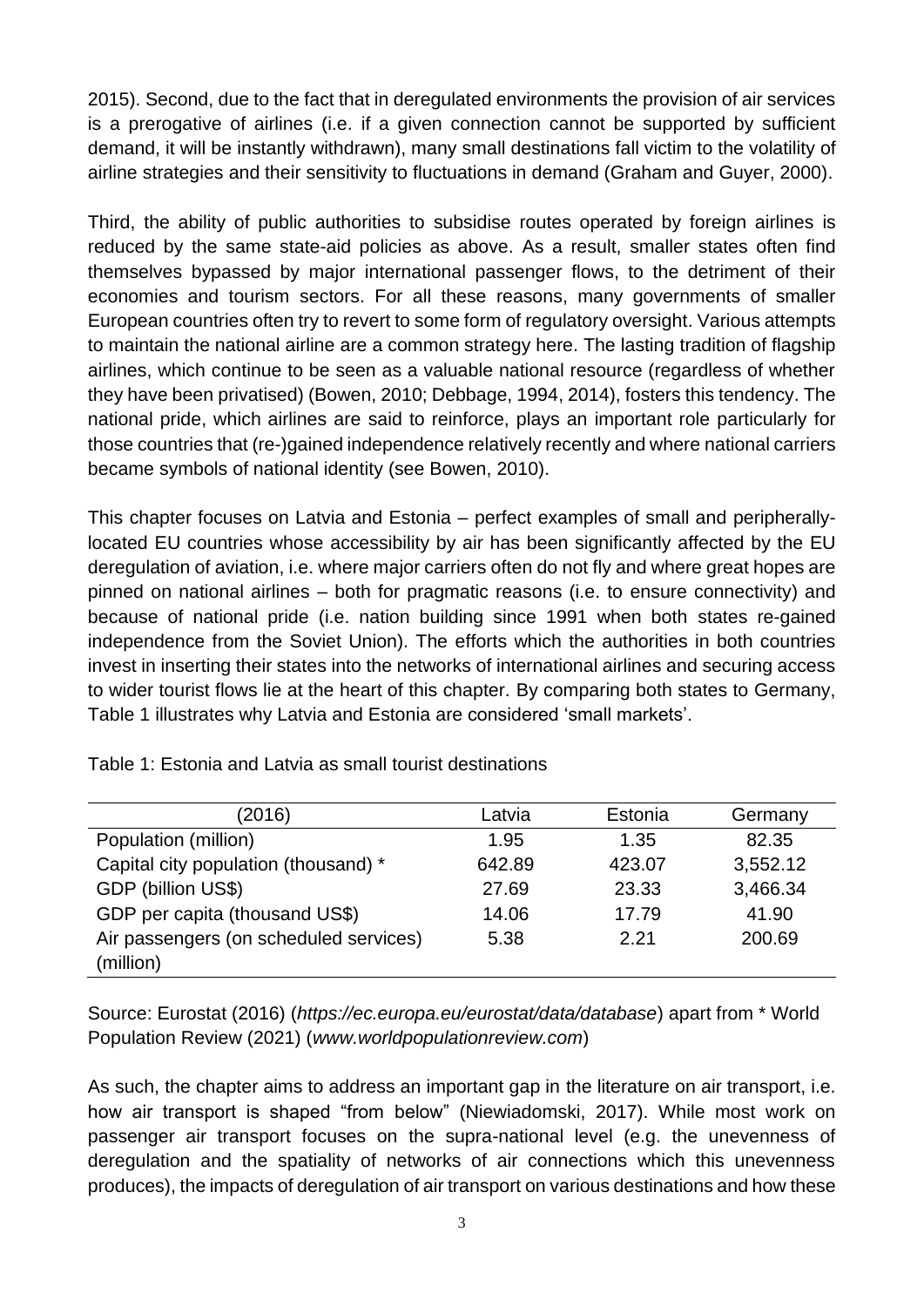impacts are shaped by the various institutional, political and social features of the places which networks of air connections interlink, remain an under-researched issue. Although much research has been done on the implications of an airport's position in wider networks on the respective city/country's accessibility by air (e.g. Bowen, 2002; Halpern and Brathen, 2011; O'Connor and Fuellhart, 2012; Redondi et al., 2013), more work is required on the role of politics and governance at the national level and below, and the different bottom-up strategies which countries and regions adopt to promote themselves to airlines, improve their network position, foster regional competitiveness and open themselves up to business and tourist visitation (Niewiadomski, 2017).

The remainder of this chapter consists of three sections and conclusions. To set the scene, section 2 outlines the development of passenger air transport in Latvia and Estonia after the disintegration of the Soviet Union in 1991. The following section briefly summarises the methodology, whereas the penultimate section discusses the efforts which both countries have been investing in securing a place in the international networks of air connections and gaining access to wider tourist markets. The last section summarises key conclusions.

### **2. Passenger air transport in Latvia and Estonia after 1991**

In 1991 Latvia and Estonia declared independence from the Soviet Union, thus putting an end to the five decades of communist regime. Similarly to many other formerly communist Central and Eastern European (CEE) states, both Latvia and Estonia embarked on a path of transition from socialism to a form of market economy and liberal democracy, with the main aim of dismantling central planning and (re-)connecting with the West both economically and politically (Bradshaw and Stenning, 2004; Smith, 1997; Smith and Pickles, 1998; Sokol, 2001). The complex restructuring which both countries initiated also naturally embraced the transport sector. While both states had to deal with the legacies of the previous system (e.g. legal issues, poor infrastructure, inferior technology, etc.), the processes of privatisation, decentralisation, internationalisation and de-monopolisation – the main components of the desired transition to capitalism (Bradshaw and Stenning, 2004) – fostered both states to develop new organisational structures and seek new cross-border links with the West (Hall, 1993). Passenger air transport was very high on this agenda from the beginning.

Before the dissolution of the Soviet Union, Latvia and Estonia, as Soviet republics, were served by the respective regional branches of Aeroflot – the all-Soviet airline and civil aviation regulatory body overseen by the USSR Ministry of Aviation (Shibata, 1994). Upon re-gaining independence, Estonia and Latvia acquired these branches and converted them into independent flag airlines – Estonian Air and Latavio (also known as Latvian Airlines), respectively (Jankiewicz and Huderek-Głapska, 2016; Shibata, 1994). Concurrently, new civil aviation authorities were established in place of the former Soviet institutions (Shibata, 1994; Sollinger, 2011). There were two main reasons why developing a discrete national air transport system and establishing a flag carrier were of significance to the Latvian and Estonian governments (and nations). First, air transport was expected to play an important role in linking the newly independent states to the global economy, i.e. to facilitate access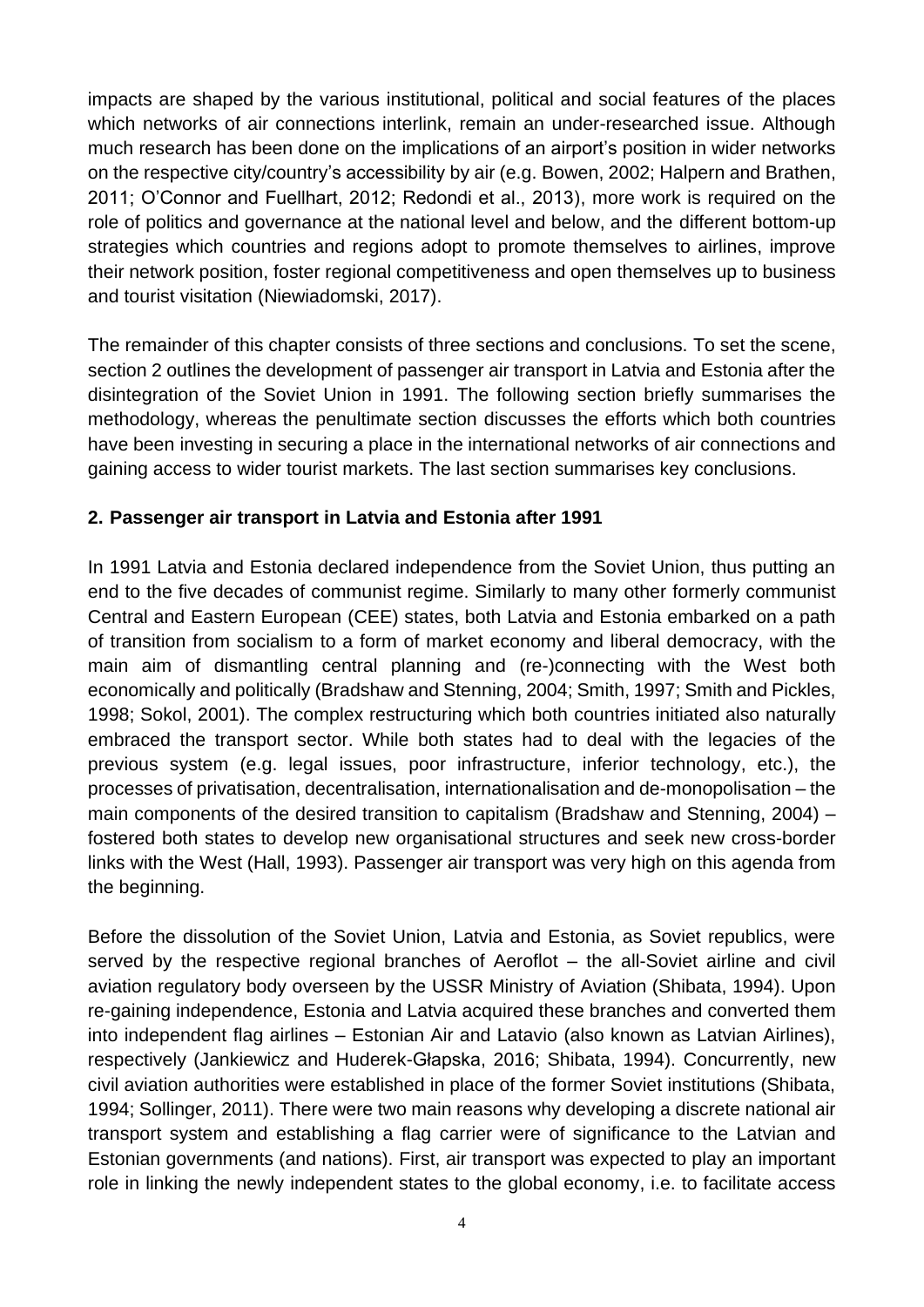to international leisure and business markets and to foster an influx of capital, investment, expertise and goods (Hall, 1993; Jankiewicz and Huderek-Głapska, 2016). Second, since national carriers were seen as symbols of independence, it was also a matter of national prestige (Huettinger, 2006; Shibata, 1994).

Given that the economic restructuring in Latvia and Estonia coincided in time with the deregulation and liberalisation of passenger air transport in Western Europe – a set of processes deeply grounded in the same neoliberal agenda as the post-communist changes in CEE after 1989 – the governments of Latvia and Estonia, similarly to the administrations of the other formerly communist states in CEE, faced a difficult dilemma whether to deregulate air transport and privatise their national airlines or whether to maintain a degree of protectionism. While privatisation could serve as a source of know-how and provide the government with an influx of foreign currency (all of which each CEE country urgently needed), the fear of losing control over the flag carrier to a foreign entity and the risk that the airline might not survive in a market environment were the main reasons why very few CEE states decided to privatise their national airlines without keeping a majority stake (Shibata, 1994). While air traffic to and from both countries continued to rely on bilateral agreements (Shibata, 1994; Sollinger, 2011), Estonian Air and Latavio initially remained in the hands of the state (Shibata, 1994; Sollinger, 2011). It was only in the two domestic markets where some deregulation occurred and new entrants were allowed (although none of them noted any major commercial success).

While the protectionist policies remained in place till the accession of Latvia and Estonia to the EU in 2004, significant changes happened in the mid-1990s in terms of airline privatisation. In 1995, the continuous poor performance of Latavio encouraged the Latvian government to open up to the idea of foreign participation. As a result, Latavio was superseded by AirBaltic – a new national carrier of Latvia, established as a joint venture between the Latvian government (51%), Scandinavian Airlines (SAS) (29%), an American company Baltic International (8%) and a couple of Scandinavian banks (12% altogether) (AirBaltic, 2021; Funding Universe, 2021; Huettinger, 2006; Sollinger, 2011). After AirBaltic was transformed into a joint stock company in 1999, SAS bought out the other Scandinavian investors and its stake grew to 47.2% (Funding Universe, 2021; Sollinger, 2011).

Meanwhile, similar changes also took place in Estonia. In 1996 49% of shares in Estonian Air were acquired by Maersk, a Danish shipping company, while 17% of shares were sold to Cresco (an Estonian investment group), which left the Estonian state with a minority stake of 34% only. However, in 2003 Maersk sold its shares to SAS, which thus made SAS a leading (albeit minority) shareholder in both Estonian Air and AirBaltic (Funding Universe, 2021). The acquisition of shares in both airlines reflected SAS's wider strategy, i.e. an intention to serve the three Baltic states via their local airlines (although its later bid to acquire Lithuanian Airlines proved unsuccessful) (Huettinger, 2006; Matthiessen, 2004). Because of the restructuring and despite the crisis in air transport after the events of 11<sup>th</sup> September 2001, in the early 2000s both Estonian Air and AirBaltic started generating profits (Funding Universe, 2021). As a result, when the two states joined the EU in 2004, both had well-established national airlines.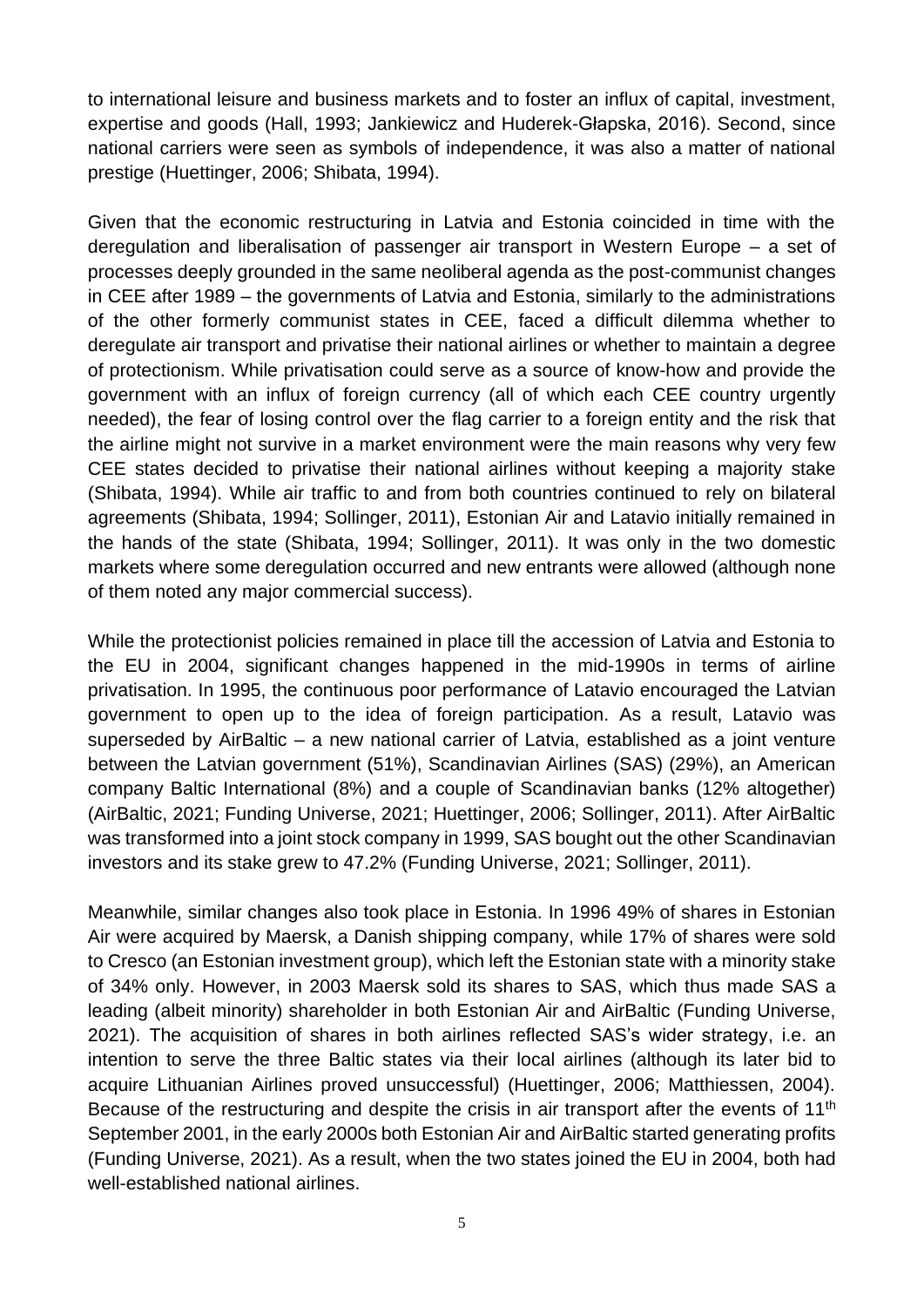By that time, also the structure of the airport sector in both countries had crystallised. Given that Riga (RIX) in Latvia and Tallinn (TLL) in Estonia served the capital cities and were home to the respective national carriers, both countries developed a high level of centralisation. Because of the protectionist policies and the small size of both national markets, between 1991 and 2004 RIX and TLL were the only airports in Latvia and Estonia that served scheduled international traffic. However, a few airports (re-)opened outside the capital cities. Thus, in Latvia, two former Soviet passenger airports were re-developed in the 1990s – Liepāja (LPX) and Ventspils (VNT) (Liepaja Airport, 2021; Visit Ventspils, 2021). Simultaneously, an idea also evolved to convert the former Soviet military base in Daugavpils into a passenger airport (Sollinger, 2011) in order to directly serve Latgale – the most remote region in the country. However, no funding for this proposal was found and, to date, the project has not even commenced (Daugavpils Municipality, 2015). While RIX remained entirely in the hands of the state (Sollinger, 2011), the ownership of the other airport facilities (including Daugavpils) was passed to the respective municipalities. This structure has remained in place to date.

The developments in Estonia were initially similar. In the 1990s, two regional passenger airports were re-developed on the Estonian mainland – Parnü (EPU) and Tartu (TAY). At the same time, the two major airports on Estonian islands – Kuressaare (URE) on Saaremaa, and Kärdla (KDL) on Hiiumaa, as well as the two airstrips on the islands of Kihnu and Ruhnu, continued their operations to maintain connections with the mainland. Although the ownership of these airports initially varied, in 2005 all of them were acquired by Tallinn Airport Ltd. – a state enterprise whose key responsibility was to manage Tallinn Airport. Thus, all airport operations in Estonia were integrated and centralised. As this arrangement has not changed to date, it remains a crucial difference between Estonia and Latvia. All airport facilities in both countries are shown in Figure 1.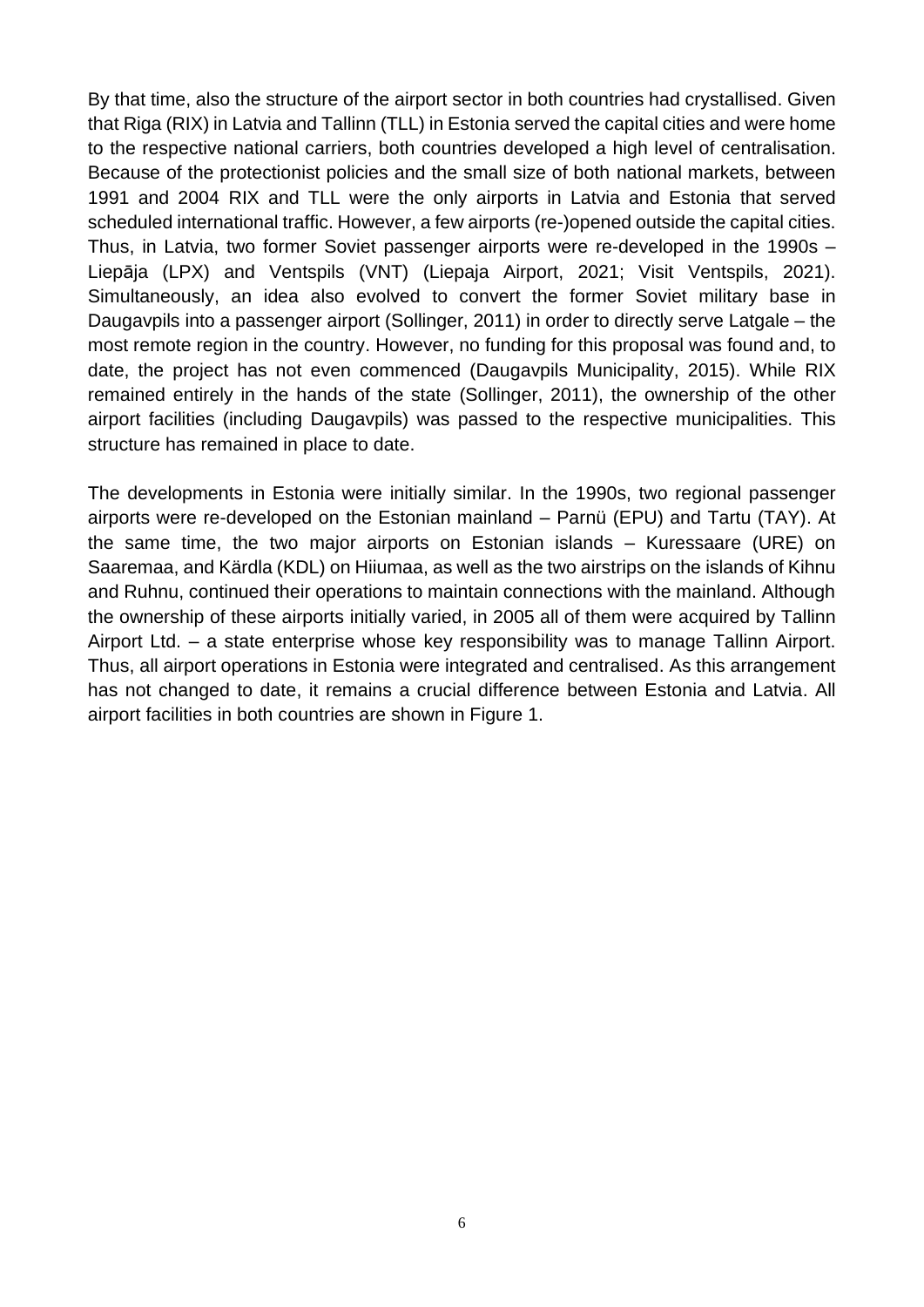



Source: Own elaboration

Overall, before the accession to the EU, passenger aviation in Latvia and Estonia developed slowly (Jankiewicz and Huderek-Głapska, 2016). While the number of international tourist arrivals increased incrementally year by year (see Figure 2), the contribution of air transport to these figures was rather modest (see Figure 3 for the total number of passengers travelling through RIX and TLL in the 1990s, noting that arrivals accounted for ca. 50% of those values). Indeed, most visitors to Latvia came from the neighbouring Estonia and Lithuania by road (nearly 60% in total in 2004) (Druva-Druvaskalne et al., 2006), while every year over 50% of visitors to Estonia came from Finland, mainly by ferry (Jarvis and Kallas, 2006, 2008).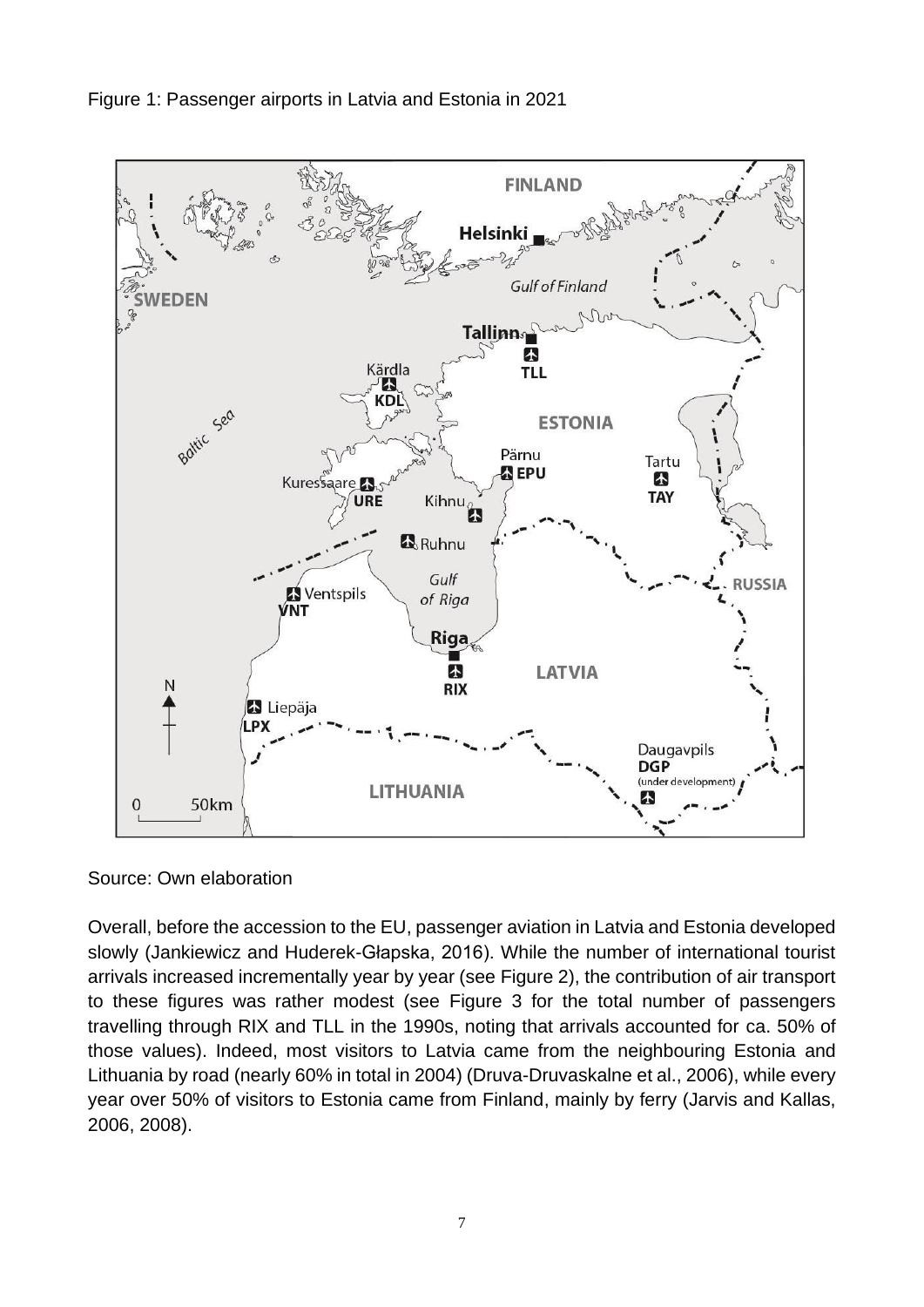

Figure 2: International tourist arrivals (in millions) in Latvia and Estonia (1995-2019)

Source: Own elaboration on the basis of data retrieved in September 2021 from The World Bank – World Development Indicators (*https://databank.worldbank.org*)

Figure 3: Passenger traffic through Riga Airport (RIX) and Tallinn Airport (TLL) (in millions) (1993-2019)



Source: Own elaboration on the basis of data retrieved in September 2021 from Official Statistics of Latvia (*https://stat.gov.lv*) and Statistics Estonia (*https://andmed.stat.ee*)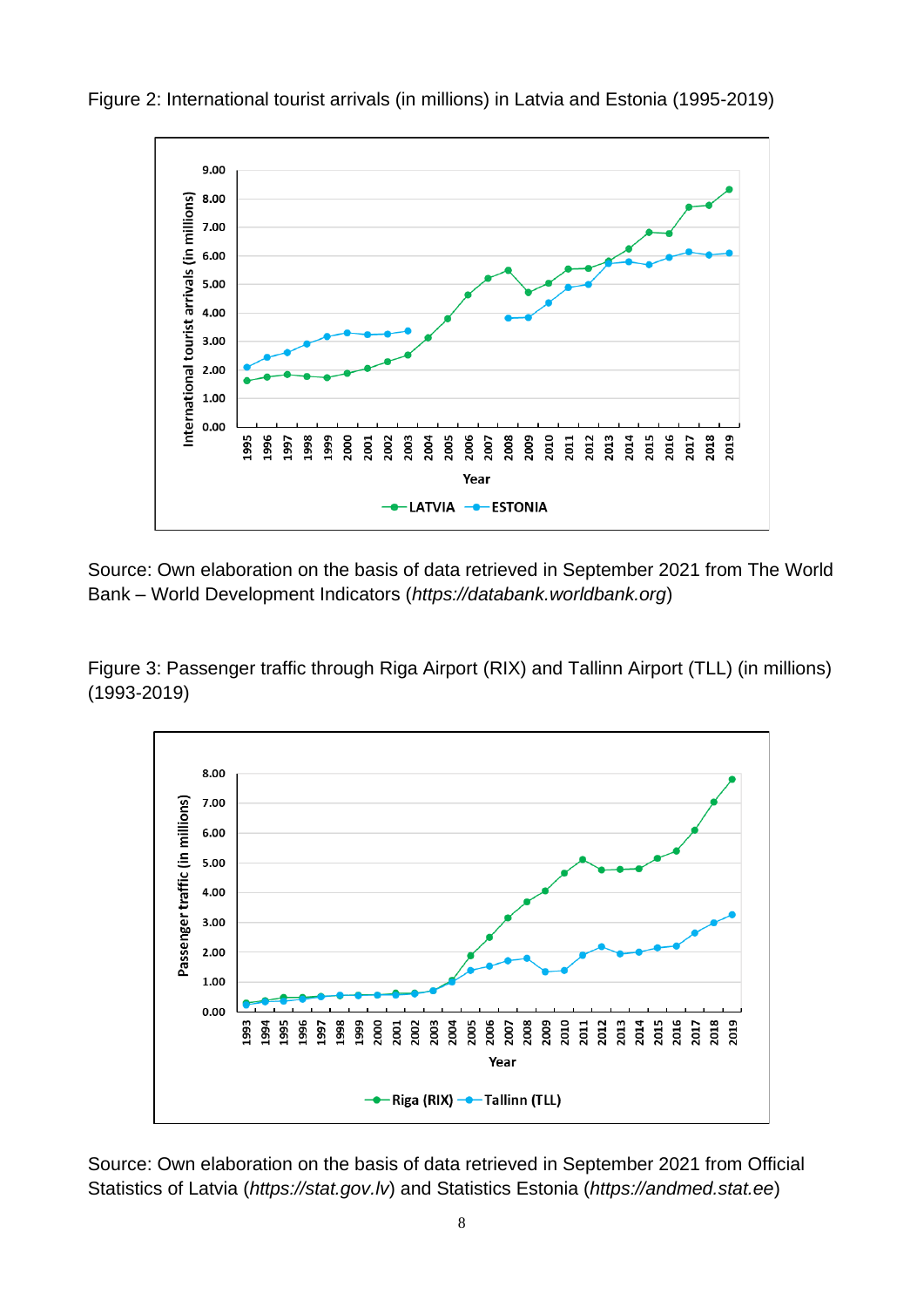The situation started changing rapidly in 2004 when, further to the EU accession, Latvia and Estonia adopted the EU-wide open skies policy and joined the deregulated European Common Aviation Area (ECAA), thus also accepting all EU regulations pertaining to aviation. While the dramatic changes in the economic and political landscape presented both states (and particularly their tourist industries) with unprecedented opportunities, the inclusion of both states in the ECAA had a significant influence on both countries' connectivity by air.

The economic and political integration with the EU and the accession of both states to the Schengen Area markedly enhanced demand for air services between the Baltics and the rest of the EU. First, increased flows of investment and trade stimulated business travel to Estonia and Latvia (Dobruszkes, 2009; Jankiewicz and Huderek-Głapska, 2016). Second, because of their rich cultural heritage, both Latvia and Estonia succeeded in promoting themselves to Western tourists as attractive and affordable destinations, which substantially fostered leisure travel to the Baltics (Dobruszkes, 2009; Jankiewicz and Huderek-Głapska, 2016). As a result, distant markets like the UK and Germany, which naturally required convenient connections by air, became strategic markets for the tourism industries of both Estonia and Latvia (Druva-Druvaskalne et al. 2006; Jarvis and Kallas, 2006, 2008). The outflow of Estonians and Latvians looking for employment in Western Europe, which the EU accession enabled, as well as VF&R travel, which it subsequently fostered, became the third key source of demand for air services (Dobruszkes, 2009; Jankiewicz and Huderek-Głapska, 2016). The growth in international tourist arrivals to both countries and the corresponding rise in passenger numbers served by RIX and TLL after 2004 are presented above in Figures 1 and 2, respectively.

Concomitantly, the deregulation of passenger air transport in Latvia and Estonia, which the accession to the EU imposed, significantly reshaped the position of both states in the European networks of air connections. However, despite the considerable rise in demand for air transport, the impacts of those changes were not always positive and therefore not fully welcomed. First, quite typically for newly deregulated countries, Latvia and Estonia saw the arrival of new entrants – mainly LCCs (Alderighi et al. 2012; Dobruszkes, 2009; Jankiewicz and Huderek-Głapska, 2016; see also Dennis, 2005). As Dobruszkes (2009) noted, the number of low-cost connections between Western Europe and "the new Europe" (i.e. the newly admitted EU member states) increased from 118 in 1991 to over 500 in 2008. Both Latvia and Estonia played a part in this increase. Rather unsurprisingly, LCCs addressed mainly the second and the third source of demand for air services, i.e. leisure and work-related/VF&R travel (Jarvis and Kallas, 2006). However, the budget tourists whom LCCs brought were not necessarily the market segment which Riga and Tallinn desired (Druva-Druvaskalne et al., 2006).

Second, although the possibilities were, at first sight, exactly the same for full-service carriers (FSCs), the expansion of FSCs into Latvia and Estonia proved to be very limited. While the relatively small size of both markets and the competitive position of LCCs (Huettinger, 2006) were important factors here, the reluctance of FSCs was also a reflection of the wider changes that were taking place in the deregulated EU environment. Further to the increase in competition, FSCs were forced to rationalise their network strategies in order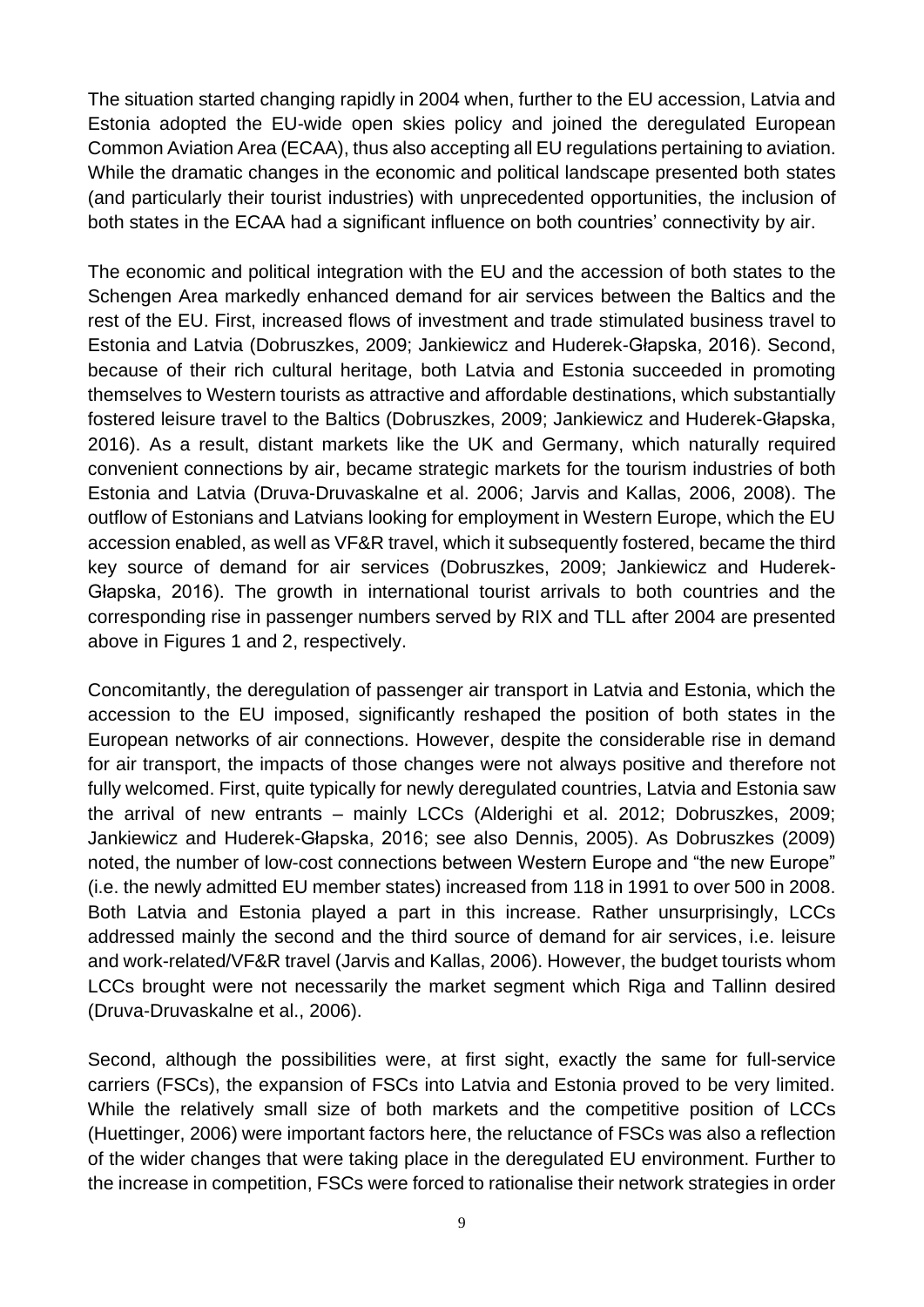to improve their financial performance and survive in the market (Alderighi et al., 2012; Burghouwt et al., 2003; Dennis, 2005). As a result, most FSCs shifted to hub-and-spoke operations, while cutting off less profitable spokes and abandoning smaller destinations (Alderighi et al., 2012; Dennis, 2005; Dobruszkes et al., 2010). Riga and Tallinn experienced this directly. Although some carriers tried to operate routes to RIX and/or TLL, the inclusion of both cities in the networks of major European FSCs was limited. In 2015, Lufthansa was the only major carrier flying to Latvia and Estonia, with Brussels Airlines and SAS flying to Riga only, and with Air France, Alitalia, British Airways, KLM and Swiss either not flying to the Baltics at all or, at best, relying on code-share arrangements with AirBaltic or Estonian Air. Thus, business travel to and from Estonia and Latvia was significantly under-served.

While the above might look like an opportunity for the two national carriers, the competition of LCCs in combination with the limited size of both markets put Estonian Air and AirBaltic in a very difficult situation. Despite lowering their prices and initiating a range of new routes to main EU destinations and hubs (Huettinger, 2006; Jarvis and Kallas, 2006, 2008), both carriers found themselves in dire straits (AirBaltic, 2021; Tammik, 2011; Veebel et al., 2015). However, from the beginning AirBaltic was much more pro-active in dealing with these challenges than Estonian Air. First, to better address the low-cost market, the airline adopted a hybrid, low-cost/full-service strategy, thus becoming a flag carrier with a handful of practices imported from the low-cost model (e.g. market-adjusted fares and point-to-point routes) (Jankiewicz and Huderek-Glapska, 2016; Huettinger, 2006, see also Klophaus et al., 2012). Second, AirBaltic started capitalising on the central location of Riga (relative to Tallinn and Vilnius), which allowed the airline to gradually exploit the links between the three countries and promote Riga (the largest of the three capital cities) as a main hub for the Baltics (Jankiewicz and Huderek-Glapska, 2016; Huettinger, 2006; Ruskulovs et al., 2019). In 2005 AirBaltic adopted Vilnius as its second hub (Huettinger, 2006), which was an additional manifestation of its intention to take over the Baltic market.

However, the unprofitable condition of both airlines within the 5 years after the EU enlargement led to far-reaching consequences. The necessity to inject new capital, which coincided in time with SAS revising its strategy and declaring that it was no longer willing to co-own national airlines in the Baltic states (Roman, 2011), resulted in significant ownership changes. In 2009 SAS sold all its shares in AirBaltic (47.2%) to the airline's management (Baltijas Aviācijas Sistēmas Ltd.) (AirBaltic, 2021). As a result of further investments, by the end of 2011 the Latvian state had acquired 99.8% of the company's shares. Its current stake is 96.14% (AirBaltic, 2021). Similar developments also took place in Estonia. The government's investment in Estonian Air resulted in SAS's stake decreasing from 49% to 10% (The Local, 2010; Roman, 2011; Tammik, 2011). Since the state also acquired Cresco's shares (17%), the Estonian government's stake grew to 90% (Magone, 2009; Reuters, 2009). Over the next few years, it further increased to nearly 98%.

Thus, in 2009-2011 both flagship carriers were effectively re-nationalised. As the main objective was to save them from bankruptcy, both governments provided their carriers with significant amounts of state aid, while also developing restructuring plans and submitting them to the EU to justify the need for financial support (AirBaltic, 2021; Veebel et al., 2015).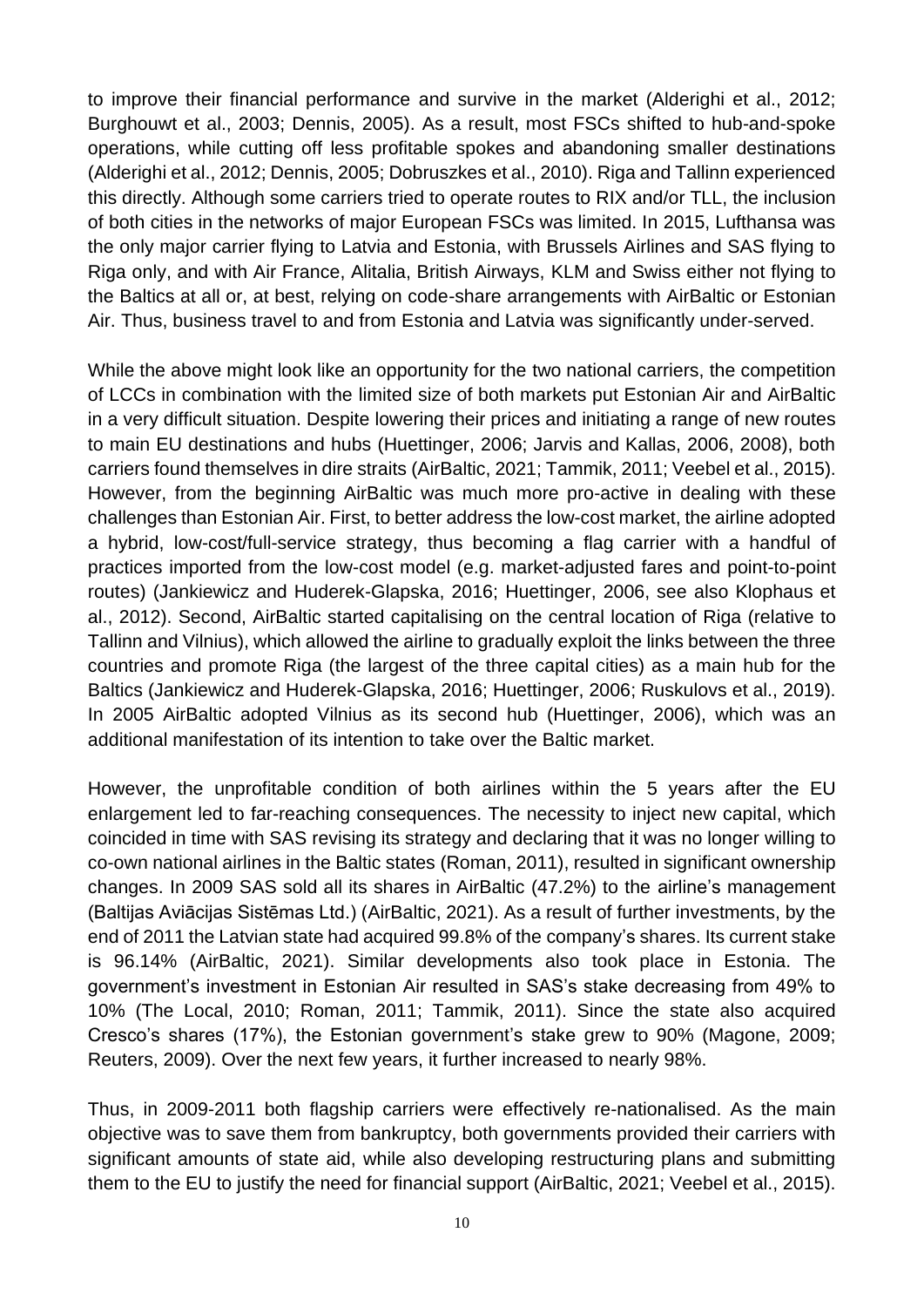While the next section briefly discusses the methodology, the following section analyses the strategies and motivations of the Estonian and Latvian authorities and some of the implications of their actions.

# **3. Methodology**

The discussion in the following section draws from 17 semi-structured interviews carried out between April and August 2015. This included five interviews with representatives of major European FSCs, six interviews with representatives of the air transport industry and local and national governments in Estonia (including tourism- and air transport-related authorities), and six interviews with a similar group of respondents in Latvia. All respondents were recruited via e-mail enquiries. The snowballing method was also adopted whenever a given respondent could facilitate access to other interviewees. All interviews with FSCs were conducted over the phone. In terms of the length, they lasted from 32 to 39 min. (34 min. on average). By contrast, most interviews with Latvian and Estonian respondents took place face-to-face during field visits to both states in June-July 2015. Only one interview in each country took place over the phone after the field visit due to the limited availability of the interviewee. Whereas the Estonian interviews ranged from 41 to 68 min. (51 min. on average), Latvian interviews lasted from 32 to 62 min. (48 min. on average). All conversations were conducted in English and were subsequently transcribed. To keep the analysis below as up to date as possible, the chapter also draws from various documentary sources (including relevant websites and press articles) which were interrogated between January and November 2021.

# **4. Research findings: securing connectivity for Latvia and Estonia**

#### *4.1 The shortage of full-service connections*

The accession of Latvia and Estonia to the EU in 2004 opened both countries to international tourist flows, to the benefit of both states' tourism sectors. The adoption of the EU-wide open-skies policies and the deregulation of passenger aviation also increased the role of air transport in bringing visitors to Latvia and Estonia (as Figures 2 and 3 also show). However, despite some positive developments, the configuration of the provision of air services that developed in both countries after 2004 was not considered sufficient to the needs and aspirations of both national economies. While leisure and work-related/VF&R traffic were served relatively well (mainly by LCCs), the shortage of full-service links, which were perceived critical in bringing business travel and attracting foreign companies, quickly became a concern. The peripheral location of both states (relative to the rest of the EU) and the small size of both markets were the main reasons why most European FSCs showed little interest in Latvia and Estonia:

"The Baltic states as such, unfortunately, are of minor importance within our company. We used to fly [there] (…), but we decided that it was not feasible for economic reasons to continue to operate at that point in time." *(Respondent 2 – a European FSC)*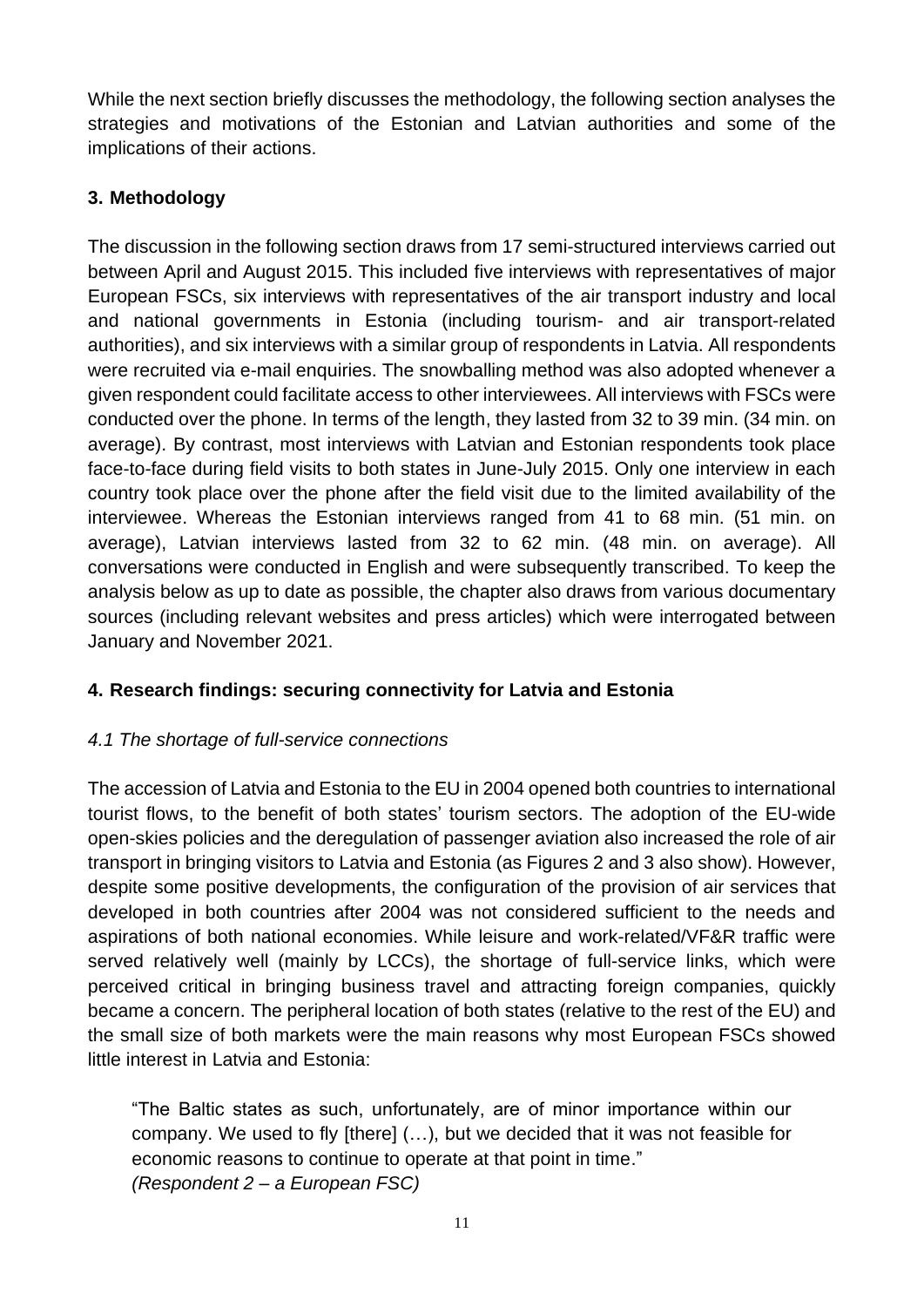[A European FSC] is not interested, but at least they are talking to us, at least they are talking… Today they are code-sharing, but they are not active, they are not promoting flights to Tallinn, they are just selling. But [a different FSC] is extremely arrogant, they are refusing to talk to us, saying: 'Come back in five years. I have no time to talk to you because this is not our market. Goodbye.'." *(Respondent 13 – Estonia)*

Furthermore, the unappreciative (or even dismissive) perception of both markets by major European FSCs also derived from the aforementioned wider need to rationalise their EU networks and abandon less profitable destinations. One of the respondents explained it:

How to convince airlines to fly to Tallinn, this is our problem! (…) So, for example, even if British Airways (…) want to have a night stop in Tallinn, they have (…) so many bigger places, so many guaranteed business places before Tallinn. So, when we start to count… 'OK, let's fly to Tallinn and back, it's occupying our aircraft for seven hours – seven hours of aircraft for somewhere in Eastern Europe. During that time, we could fly a few times to Paris.'. So then, if you are an aircraft owner, you fly to Tallinn or three times to Paris. This is the answer and this is where the problem is!"

*(Respondent 15 – Estonia)*

However, the negligible interest of FSCs in the Baltic countries contrasted starkly with the importance pinned on air transport by both national economies and the respective tourism industries – particularly for business tourism. A respondent from Latvia explained it perfectly:

"Just think of Latvia as an island. If you travel from Riga, any direction in the car for 8 hours, you still reach only less than 2% of the European GDP. If you travel the same way from Prague or from Brussels for 8 hours in any direction, you reach almost 40% of the European GDP, by car. So basically here, anywhere you go, you can't even go, you don't have proper motorways, you don't have a railway, you don't have a ferry… (…) You have to fly. It's basically like an island. So that's why air transport makes a difference." *(Respondent 10 – Latvia)*

Another important factor that naturally discouraged FSCs from flying to Estonia and Latvia was the existence of the two national airlines who – despite their limited resources – were obvious competitors for FSCs, albeit only at the local level and on selected routes:

"[Local carriers] are competition for one-day destinations. (…) Serving those markets from their home bases, they always have the morning flight. The other carrier, from the other end, would have to have a night-stop operation there which is quite costly because you have to park the aircraft, (…) you have to pay for the crew hotel, (…) so there is a lot of operational costs attached to a night-stop. And this of course gives them a product advantage." *(Respondent 1 – a European FSC)*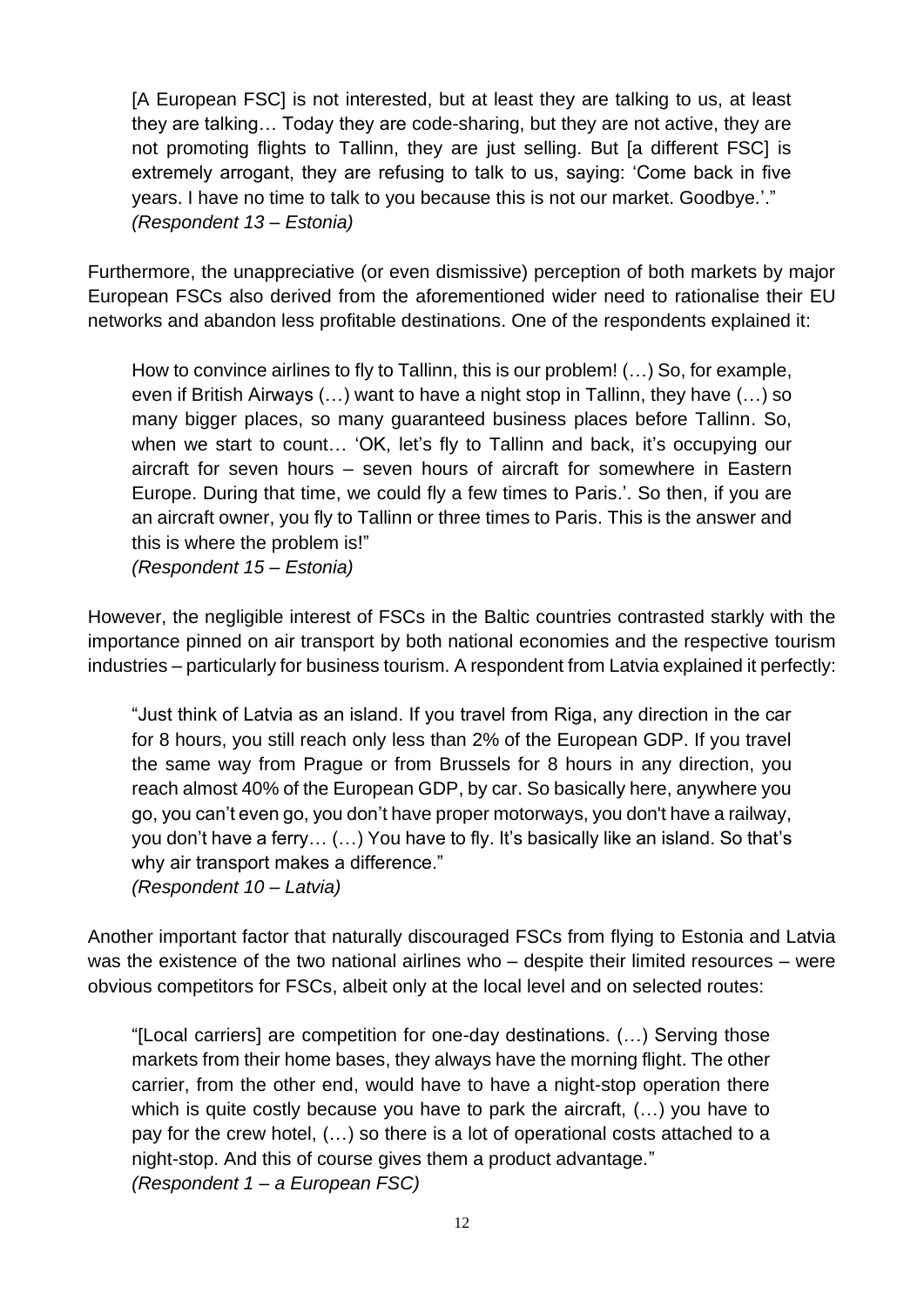Thus, a significant disjuncture evolved after 2004 between the interests of major European FSCs and the needs and ambitions of the Latvian and Estonian economies. While it was extremely difficult to attract major FSCs, even when some FSC connections were initiated, in most instances they proved to be short-term anyway.

# *4.2 The flag carriers in Latvia and Estonia – strategic importance, national pride and local rivalry*

Since attracting FSCs proved difficult, the only way to insert both countries into the networks of air connections of major FSCs was through the respective national airlines reaching out and developing links to the hubs of those FSCs themselves. Indeed, as discussed previously, both flagship airlines set up a range of routes to key destinations in Europe (Huettinger, 2006; Jarvis and Kallas, 2006, 2008), including the hubs of major FSCs which they often served on the basis of codeshare agreements with the respective airlines. This, in turn, was usually also a good arrangement for those FSCs:

"[Major European airlines] sometimes don't realise that this [the Baltics] is a specific market, a very thin market and they need extremely low cost that they cannot typically afford. That's one of the reasons why the big ones (…), they all fly to Riga, but do you know what? They fly to Riga, but you never see their aircraft here. Why? Because this is AirBaltic flying and they are only selling their tickets (…), because this is so much cheaper for them. They cannot afford it themselves, so they fly AirBaltic."

*(Respondent 10 – Latvia)*

While at first sight, the whole situation might look like a win-win solution both for the two national carriers and for major European FSCs, and a satisfactory arrangement for both economies (and both tourism sectors), in practice both national carriers found it difficult to achieve profitability. The fact that the revenue from codeshare agreements between larger and smaller airlines is rarely shared in a way that is favourable to small carriers exacerbated this issue further. The financial difficulties that both airlines experienced created a three-fold challenge for the authorities and the aviation industries of both countries. The first challenge was to save the flag carrier (with national pride as one of the key drivers), which in the absence of foreign FSCs was to be the main means of achieving the second challenge, i.e. to ensure a sufficient level of connectivity by air. This, in turn, was to help achieve the third, ultimate challenge, which was to facilitate business travel and attract firms and investment from those industries where convenient air connections are a key locational factor.

As a result, both national governments offered their flag carriers considerable financial aid, which coincided in time with (and perhaps fostered) the withdrawal of SAS from both airlines and their almost entire re-nationalisation. However, the outcomes of those actions differed between the two countries. While AirBaltic survived the problems, achieved profitability by 2013 (earlier than expected!), had their restructuring plan (and state aid) approved by the EU in 2014, and developed further to become the best performing airline within the group of the new EU member states (AirBaltic, 2021; Jankiewicz and Huderek-Glapska, 2016), the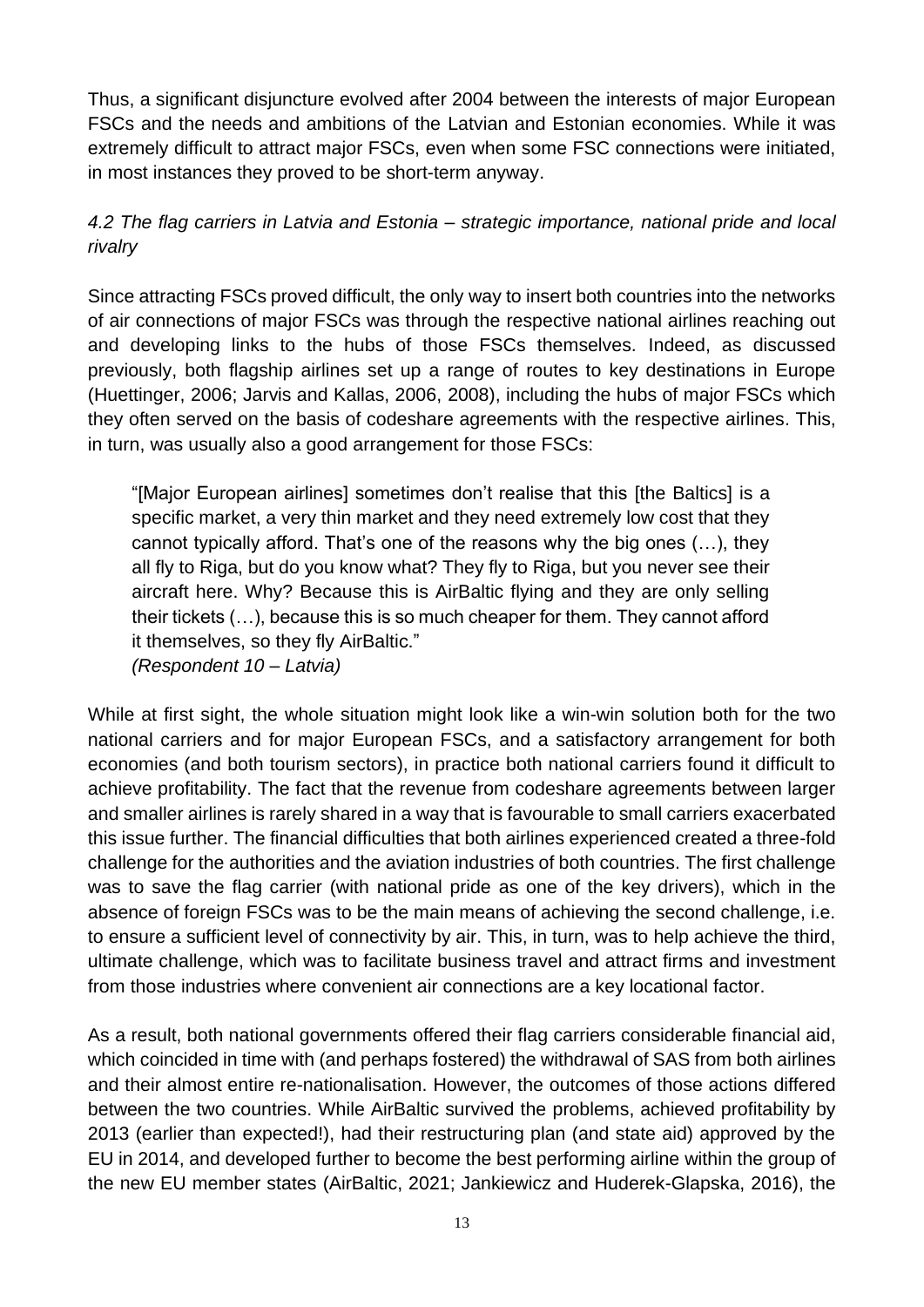state aid for Estonian Air was deemed illegal by the EU, which instantly led to the airline's bankruptcy in 2015 (Veebel et al., 2015). Two main factors shaping this divergence can be identified.

First, it can be inferred that the Latvian (air transport) authorities, as well as AirBaltic more directly, diagnosed the problem much earlier, i.e. straight after the EU enlargement in 2004, even though more radical measures had not been taken until 2009-2011. The adoption of a hybrid strategy after 2004, and the expansion to Vilnius to take advantage of the Lithuanian market, was a solid start (Jankiewicz and Huderek-Glapska, 2016; Huettinger, 2006; Ruskulovs et al., 2019). The substantial help offered by the national authorities was also a decisive factor here:

"It was basically a combination of the government changing its aviation policy and investing in (…) Riga Airport, which is the only international airport in Latvia, (…) and also the investment from the shareholders of AirBaltic, both private and the government. So, it was gradual investment by the state and the private investors (…), and also the change of the political concept." *(Respondent 10 – Latvia)*

Unfortunately, despite the good intentions and the financial help offered by the Estonian government to Estonian Air, the same could not be said about the Estonian authorities:

"At the same time Estonia and Lithuania did nothing like that, so of course they are suffering now from years of under-investment. And that's the result – not the strength of AirBaltic, but the weakness or absence of their political will and strategic decisions."

*(Respondent 10 – Latvia)*

"We cannot actually see very much what they've done in order to support our local connections, our local airline. We can see that they are saying it's important, but we don't see too many actions. It's even the same with the EU discussion: we can see that the Latvians were a lot more active in lobbying and trying to get decisions through to support their airline. When it comes to Estonia, they [the government] haven't been so active in that respect." *(Respondent 15 – Estonia)*

Second, the Latvian authorities as well as the Latvian air transport industry skilfully and strategically capitalised on the geographical location of Riga – its central location relative to smaller Tallinn and Vilnius on the one hand, and its convenient location between Europe and Russia (and other Eastern states) on the other. Quite understandably, the geographical location of Riga was a useful springboard for AirBaltic's further expansion into the neighbouring states. Thus, further to the adoption of Vilnius as its second hub in 2005 and the successful restructuring of the airline from 2009 onwards, AirBaltic took advantage of Estonian Air's difficulties and adopted Tallinn as its third hub from which it also initiated several direct connections (including some of the routes simultaneously served by Estonian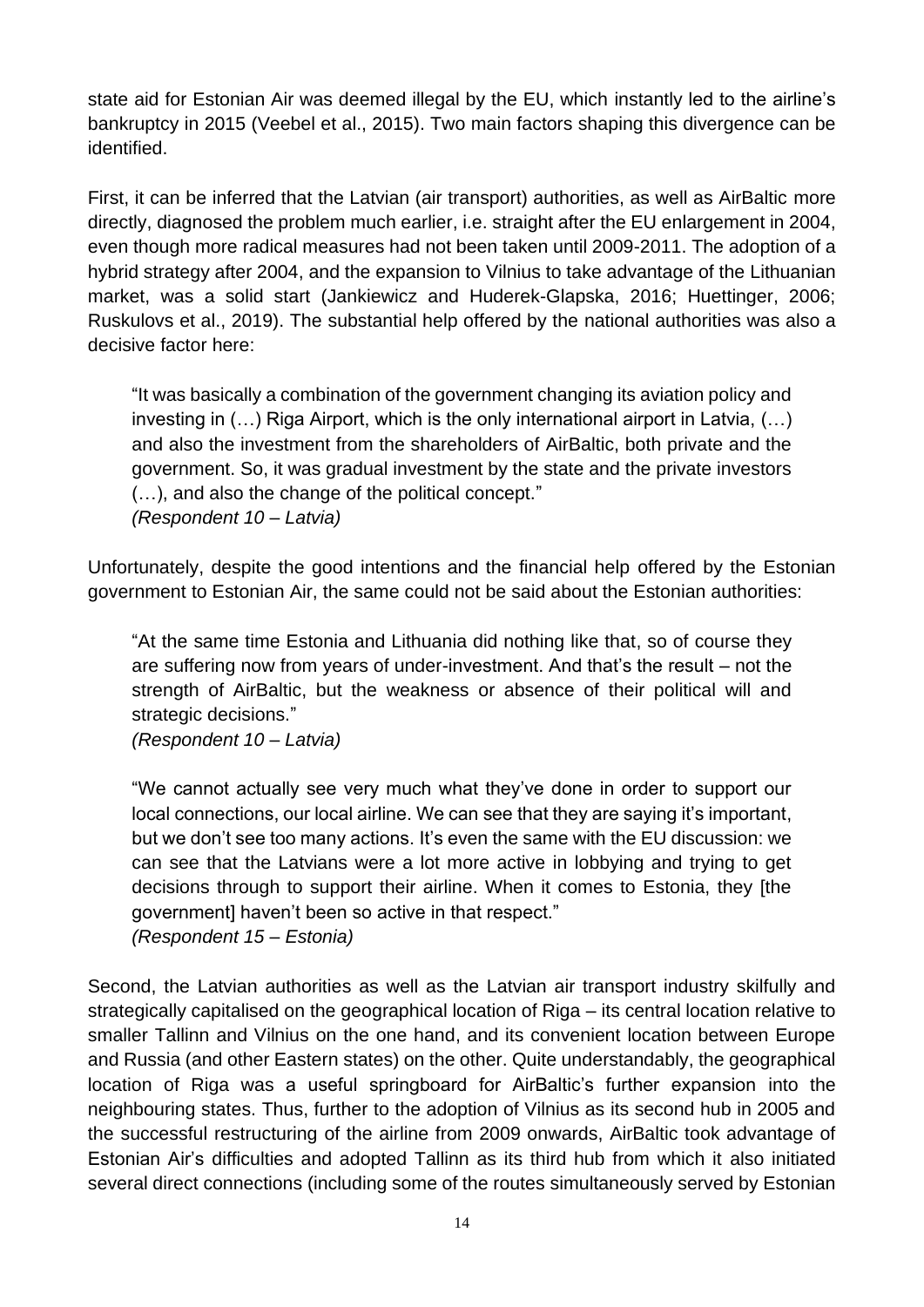Air). Such a multi-hub strategy that relied both on operating lucrative point-to-point routes from all three airports and on re-directing some of the remaining traffic from Tallinn and Vilnius via RIX was a promising path to significant market advantage.

"It's Riga that is taking the biggest share. They already developed very well, they developed the airport itself, they developed very good marketing activities." *(Respondent 5 – a European FSC)*

"All neighbouring countries are trying to grab passengers from Tallinn – Fins, Latvians, all of them! (...) They [AirBaltic] are just the biggest and I can tell you that Latvia is two times bigger and that Riga Airport is two times bigger than Tallinn. (…) This is what they have thanks to AirBaltic, which is an aggressive and good company, that's it. (…) [We can overcome this problem] only when we have a proper national airline which generates at least a little bit of transit traffic and learns how to bring people to Tallinn – exactly what other neighbours are doing: Finn Air or AirBaltic."

*(Respondent 13 – Estonia)*

Simultaneously, Riga Airport – as AirBaltic's hub – started aspiring to become a gateway to the East. While Estonia prioritised its economic and political relations with Scandinavian states, Latvia seemed more willing to recognise its potential to connect the East with the West. To help develop East-West routes (and bring more transit traffic to Riga) was another strategy of AirBaltic and RIX that relied on Riga's geographical location. Uzbekistan Airlines, which had a stop-over at RIX on their way to the US (a route operated on a code-share basis with AirBaltic), can serve here as the best example.

"The Baltic states are still small. What the Baltics need to win in this situation, as I see it from my perspective, is that they need Riga as their transit hub between Europe and other countries. They are serving Scandinavia, but they also need to become a hub to East – to the Former Soviet Union countries. So that's where I think they have the right policy."

*(Respondent 5 – a European FSC)*

"The understanding of the Eastern cultures, the understanding of the neighbour to the East, several neighbours to the East – it's a huge market of two hundred million people – these are the legacies that AirBaltic commercialises on and capitalises on. These are productive legacies and they benefit from these and turn them into their favour, both politically (…) and also commercially. (…) So, they know how to operate in these Eastern markets and they make money out of this."

*(Respondent 10 – Latvia)*

Rather unsurprisingly, even though AirBaltic initiated direct routes from TLL (thus partly addressing the problem with connectivity which Estonia started experiencing), Estonians did not fully welcome AirBaltic's expansion. As *Respondent 6 (Estonia*) explained, because of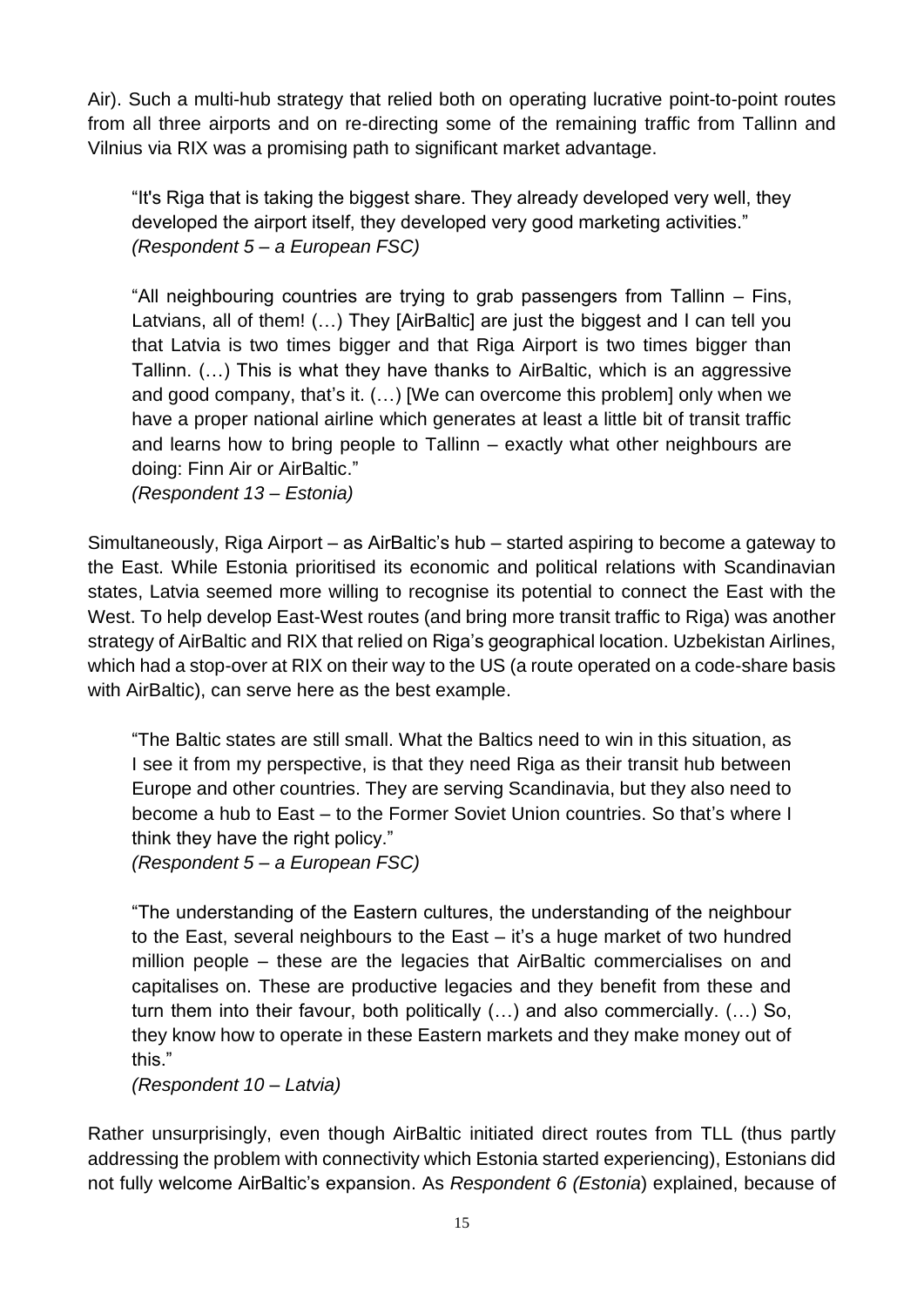their traditional (economic, political and cultural) links to Finland, Estonians always had a preference to fly from Helsinki if there were no direct flights from TLL. Only people from southern Estonia (i.e. Pärnu or Tartu) might pick Riga due to its geographical proximity (although the only international route available from Tartu in 2015 was in fact Helsinki!):

"Show me Estonians that say Riga is the centre! Of course, looking from the outside, I can understand that we are a very small region, even if you put the three countries together. And Riga is in the middle and, if we talk about airports, then Riga Airport of course has a lot more connections than Tallinn Airport. So it might seem like that. But definitely, if we talk about the wider context and the economy, as such, and the identity of the countries then Riga does not represent Estonia. And probably I guess also the Lithuanians do not think like that. We try to be strongly independent. (…) So, probably, Air Baltic has a bigger customer group. But for people who need to take a business trip from Tallinn, at least the people I work with, Air Baltic is not our first choice." *(Respondent 6 – Estonia)*

Importantly, apart from national pride, Riga's and AirBaltic's advantage were also not appreciated by Estonians for economic reasons:

"Well, sure, the location clearly helps. But historically, well, the dominance of Riga wasn't so evident in the past. We can see that a lot of business has actually moved from Tallinn, and potentially also Vilnius, to Riga because of the fact that it's in the middle. But it's also highly supported by the connectivity you can see in Riga. And historically, Western companies, when coming to the Baltics, would set up their headquarters in Tallinn instead of Riga. But now we can see more and more that they are actually being moved down to Riga. Sure, there can definitely be also other reasons for that when you look at the cost of labour or also different legislation or taxation environments. But connectivity is nevertheless one of the most important factors here."

*(Respondent 15 – Estonia)*

It is also pertinent to acknowledge that the rivalry between RIX and TLL, and between AirBaltic and Estonian Air, was not solely a reflection of the small size of the Baltics as a market or the competition between the two states at the local level. The relative shortage of market space for both airports and both airlines is also symptomatic of the wider problems with European aviation and the overall level of saturation of the European market:

"I think, however, a general European (…) aviation problem is the number of companies serving one market. I think we have way too many too small carriers in Europe. (…) Compare the US, which is naturally a more saturated aviation market, to Europe. You have far, far less carriers serving almost the same amount of people. (…) So, I think in general the smaller carriers have it rather tough right now."

*(Respondent 2 – a European FSC)*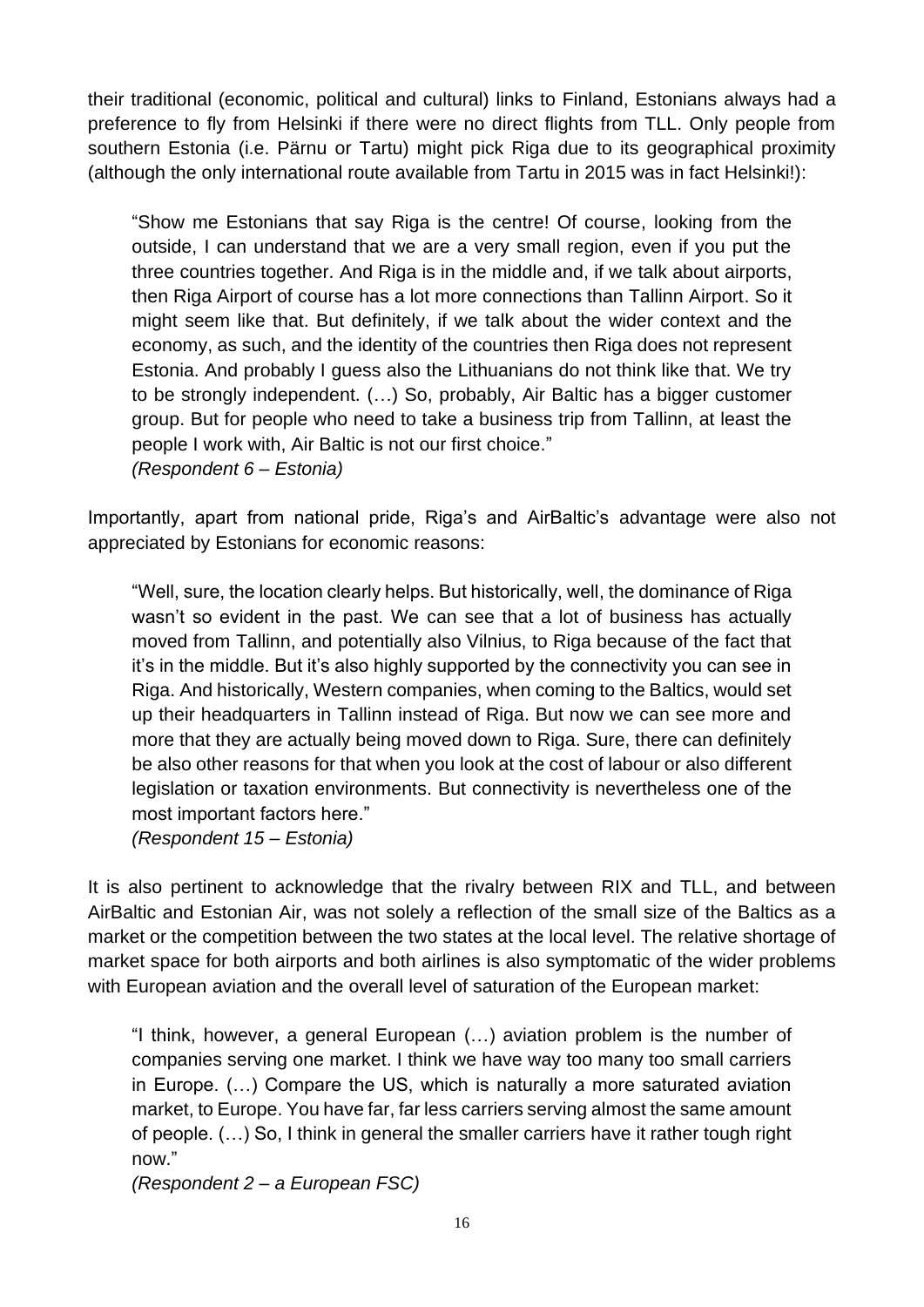This, in turn, links to one of the contested issues across the Baltics as far as air transport is concerned – whether Estonia, Latvia and Lithuania should follow SAS (which serves as a national airline for Denmark, Sweden and Norway simultaneously) and develop one airline representing all three states. Apparently, such an idea emerged as early as 2005 when a 'Baltic Airlines System' was proposed as a merger of Estonian Air, AirBaltic and Fly LAL – the Lithuanian flag carrier at that time (Huettinger, 2006). The concept, however, sparked varying reactions and, as such, it did not materialise.

Given that over time AirBaltic developed a dominant position in the Baltic market, the question of "a Baltic airline" evolved into a question whether the role of representing all three Baltic states should be passed to AirBaltic. The fact that in 2015 Lithuanian Airlines (a Lithuanian carrier that superseded Fly LAL) went bankrupt, and the same was already expected of Estonian Air, underpinned this debate significantly. Unsurprisingly, the idea divided Estonians and Latvians further. While such a concept looked obvious to Latvians, Estonians rejected this idea both on the grounds of national pride and for economic reasons:

"[We have] a preference to have AirBaltic as an airline for all Baltic states but the neighbours do not like the idea. (…) I think it would be best for all Baltic states and this airline would become more competitive. And bigger and stronger." *(Respondent 9 – Latvia)*

"I would prefer that we would have our own airline because then we have certain choices, I think, that we can make as a country – we have more freedom, we can open [links] with destinations that make sense for Estonia and we will have the possibility to make these decisions ourselves. If we only have a company that is owned by one country then, well, these questions would arise: what would be our choices, (…) would there be a difference in quality serving Latvia, versus serving Estonia or Lithuania? Plus (…), it is sort of a question of national pride as well, to have our own airline. I understand how a central airline would be more convenient in many ways, but (…) it would be a bit more fair as well if we didn't have one dominance in the region.

*(Respondent 12 – Estonia)*

However, the inability of Estonian Air to be profitable in the competitive EU environment, further exacerbated by the EU's decision to deem the state aid for Estonian Air illegal, forced the Estonian carrier to declare bankruptcy in November 2015. As Veebel et al (2015) discussed it, there were three key reasons why the decision was unfavourable to Estonian Air. First, due to the fact that the aid was provided in a few instalments, the "one time, last time" principle was infringed. Second, connected to the first, the EU Commission was not convinced that the carrier would survive without further aid. And third, the EU Commission was notified about the aid and provided with a restructuring plan only after a proportion of aid had been transferred (see Veebel et al., 2015, for a more in-depth discussion).

Despite the fact that the request for permission to grant state aid to Estonian Air may not have been administered in line with the EU regulations (notwithstanding the fact that the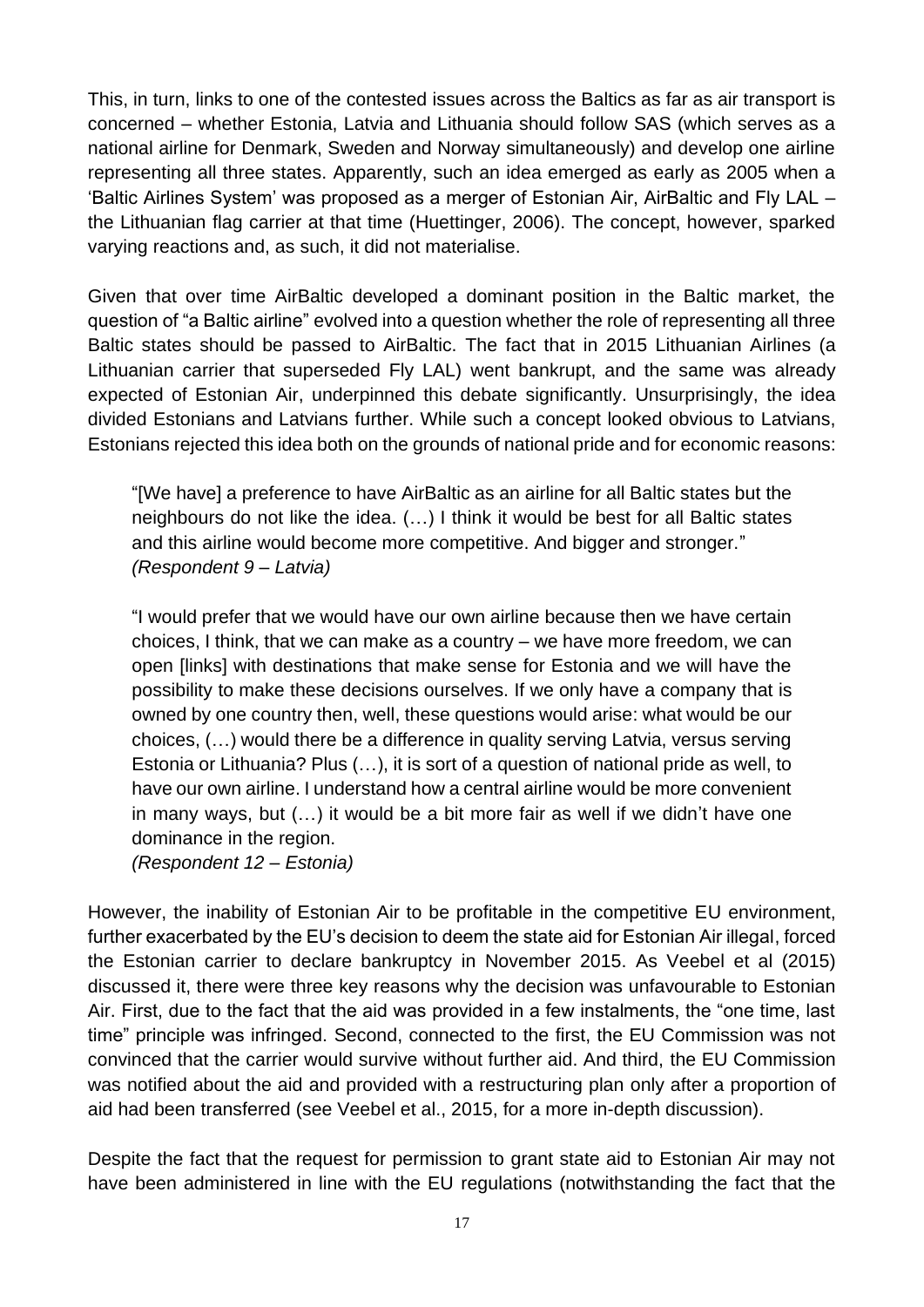case for help might not have been strong enough anyway), the EU's negative decision sparked a lot of resentment amongst Estonian air transport stakeholders, which led to a negative perception of the deregulation policies at the EU level. The following comments, obtained in the summer 2015 when an unfavourable decision from the EU was already expected (although it had not arrived until November), illustrate it perfectly:

"We are not allowed to support our airline. Why??? The others are not flying here! If KLM, Air France, British and Lufthansa are flying to this capital city twice a day, then no-one cares. But today, when no one is flying and we're struggling, why can't we pay our airline to make the service? We would be happy to do it, but we can't. This is all (…) nice for the big airlines in the middle of Europe but, 'Hey, look at us! We are here, a little "island", what can we do?'." *(Respondent 13 – Estonia)*

However, the bankruptcy of Estonian Air and the negative feelings towards the EU regulations did not discourage the Estonian authorities from pursuing their ambitions of having an independent flag carrier as the best means of securing connectivity for the country:

"The biggest parties are still confident that Estonia is lacking connections and the best way of actually having good connections is having somebody based in and operating them from Tallinn." *(Respondent 15 – Estonia)*

"I think there will always be an independent airline in Estonia. Just because we have to have it." *(Respondent 11 – Estonia)*

Indeed, shortly after Estonian Air went bankrupt, the Estonian authorities set up an entirely new, fully state-owned carrier Nordica, whose main goal was "to ensure availability of the flight connections that Estonia needs" (*www.nordica.ee*, 2021). On the back of its partnership with Adria Airways (and later with LOT Polish Airlines) Nordica became fully operational within one year, which allowed it to expand its network of connections and even achieve profitability by 2017, i.e. only two years after it was set up. Although many of these routes proved over time to be unprofitable and Nordica decided to focus on operating flights for other airlines (including SAS), in 2021 – after the state aid offered to the airline to help it deal with the effects of the pandemic was approved, the airline reverted to own operations (*www.nordica.ee*, 2021). While AirBaltic's position remains unchallenged, it has yet to be seen how successful Nordica will be.

# *4.3 Implications and consequences at the sub-national level*

However, it is useful to recognise that the increasing dominance of AirBaltic across the Baltic states as well as the superior position of RIX at the level of the Baltic region were not achieved at no cost. Since the central government's commitment to supporting RIX and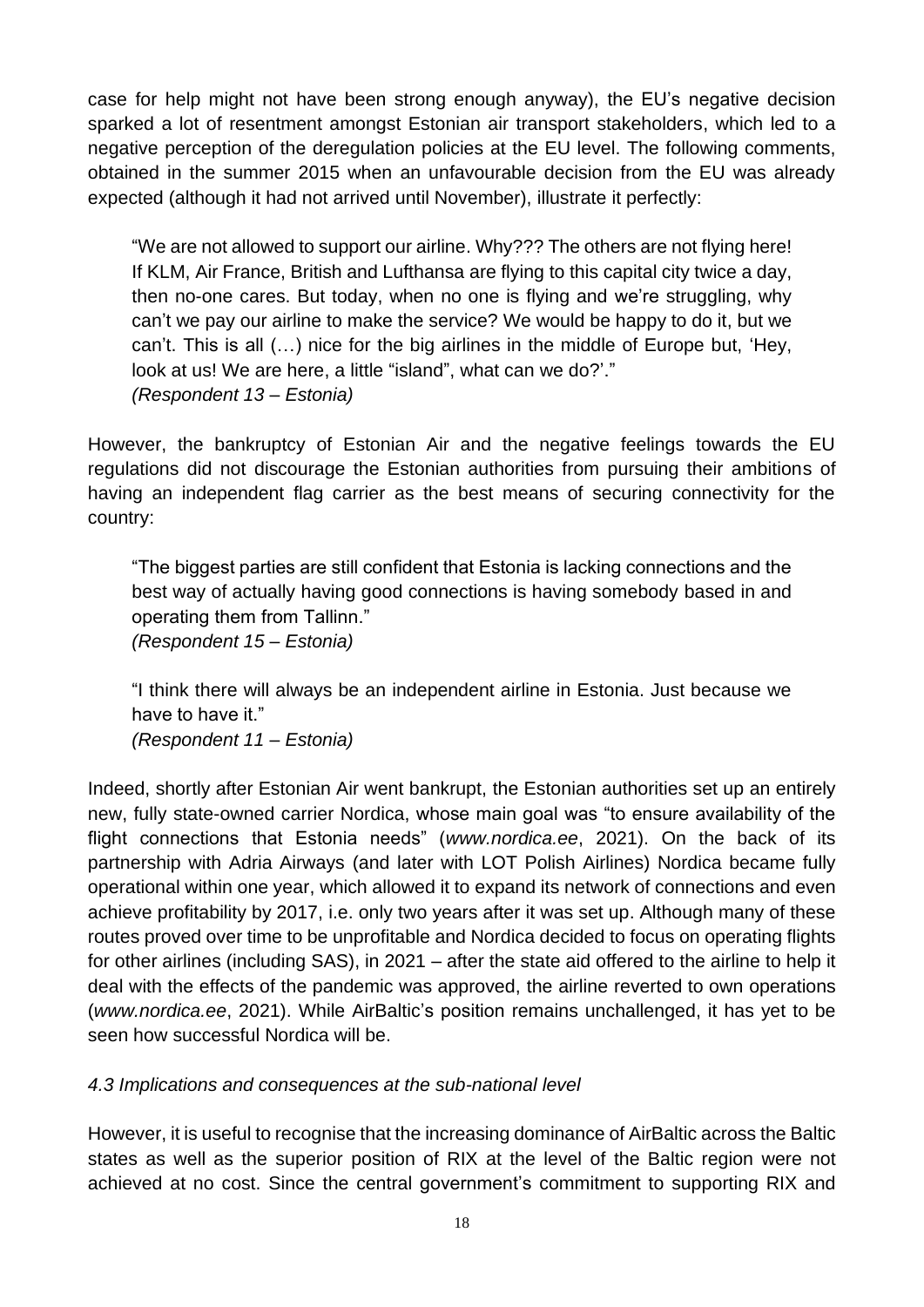AirBaltic left very little space for promoting regional airports in Latvia (Liepāja and Ventspils) or supporting the development of new facilities (e.g. Daugavpils) either politically or financially, the success of AirBaltic and RIX arguably came at the expense of regional interests. As some interviewees confirmed, the structure of ownership in the Latvian airport industry (with each regional airport owned by the respective municipality) also contributed to this. As the central authorities did not co-own any regional airports, not only were they not obliged to offer support, but, supposedly, they also did not consider it strategically beneficial (see Niewiadomski, 2020 for a similar situation in Poland). As it can be implied, the assumption was that direct international connections from regional airports would diverge some traffic from Riga.

"Daugavpils, Ventspils, Liepāja … these are our regional airports but for the country of two million population having more than one [international] airport is quite hard. (…) In Latvia we have a three-hour drive… up to four hours to Riga from every corner of the country, so I think it's enough to serve just one airport. And one third of the population lives in Riga or around so that also makes it viable for one big airport."

*(Respondent 6 – Latvia)*

Moreover, as *Respondent 6 (Latvia)* confirmed, none of the regional markets in Latvia is large enough to justify another international airport and none of the regional airports has potential to create a new market for themselves. Even though *Respondent 16 (Latvia)* confirmed that direct international routes to Latvian regional airports would boost regional tourism and spark a dispersal of tourists away from Riga, *Respondent 9 (Latvia)* stressed that as of 2015 the central government had no plans to invest in regional airports or reshape the structure of airport ownership*.* In this respect, as the aforementioned case of Daugavpils illustrates, the hands of regions and regional airports were tied. As *Respondent 8 (Latvia)* confirmed, not only could municipalities not count on support from the central authorities, but, because of the small size of their markets, it was also impossible for them to obtain funding from other sources, e.g. the EU. The ability of Latvian regions to foster leisure tourism or to use aviation as a means of bringing business passengers and attract foreign firms was limited and, hence, the level of disappointment with the central strategy was often high. Indeed, apart from Riga-Liepāja flights which AirBaltic ran for a short time in 2007 and then reinstated in 2019 (AirBaltic, 2021) (allegedly not to lose the local market to the Lithuanian airport of Palanga, a seaside destination for LCCs, just 60 km from Liepāja across the border, as opposed to 222 km to Riga from Liepāja), no other Latvian regional airport enjoyed any scheduled air traffic after 2004.

By contrast, partly because of the central ownership of all airports in Estonia, partly because of the necessity to offer public service obligation (PSO) connections to Estonian islands, and partly because of the overall aviation policy (somewhat different than that of Latvia), Estonian secondary airports did not have strong reasons to feel left on their own. Indeed, as *Respondents 14 and 15 (Estonia)* said, for some time after 2004 many regional Estonian airports enjoyed direct connections operated on a commercial basis by Estonian Air – both international (from Kuressaare, Pärnu and Tartu to Helsinki and/or Stockholm) or domestic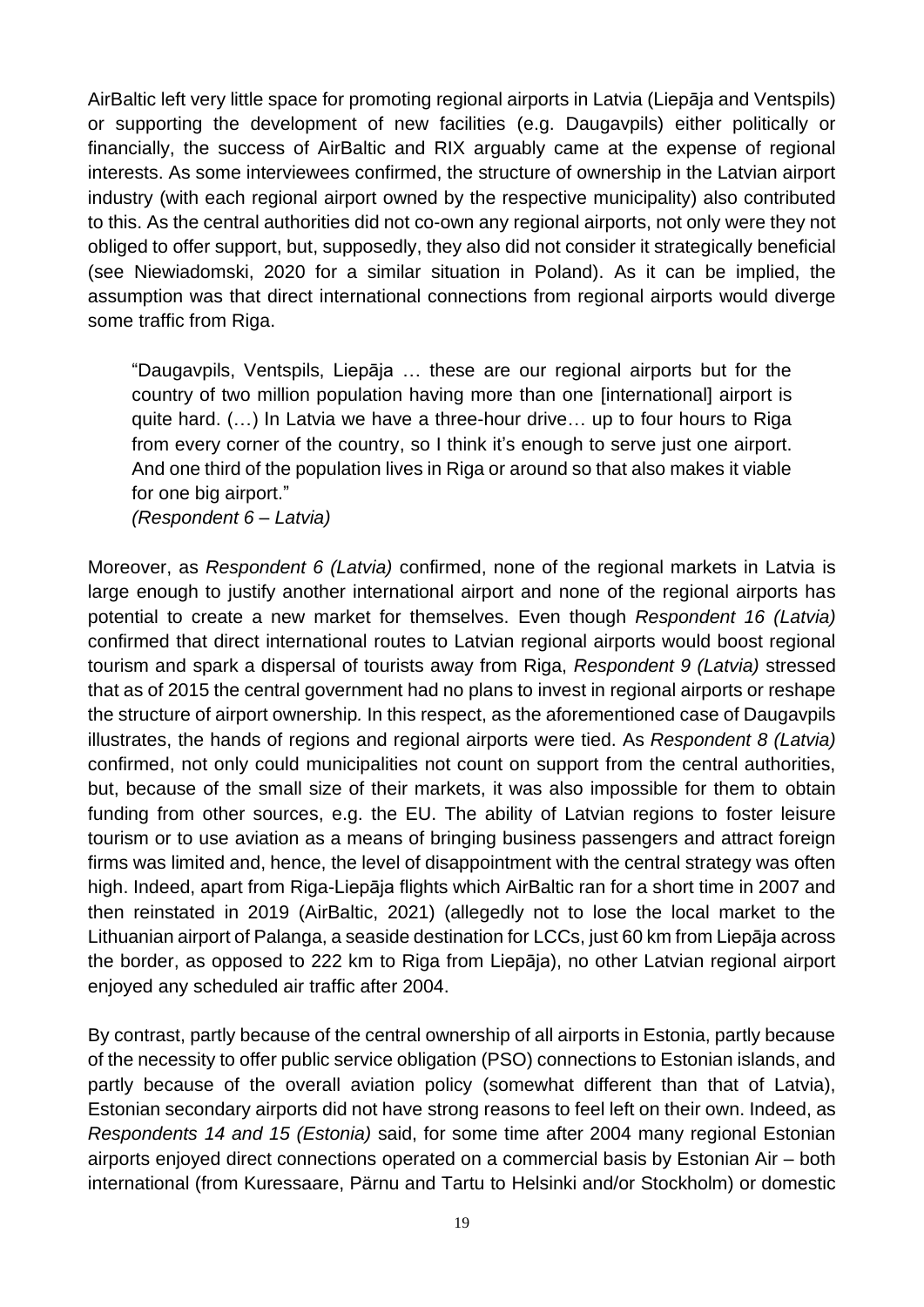(e.g. from Tartu to Tallinn). They were accompanied by a network of PSO routes which were also initially operated by the Estonian flag carrier*.* Although most commercial services had to be terminated over time for economic reasons (i.e. the only international connection available from any other Estonian airport than TLL in 2015 was the Tartu-Helsinki route), the PSO links between the mainland and Kuressaare, Kärdla, Kihnu and Ruhnu remained in place (although the operator had to change several times in the meantime):

"We have to have in mind that Estonia has a lot of islands and very often aircraft is the only connection to the island. We have all islands basically connected with ferries, but still, in very bumpy times, in autumn, spring, winter, the aircraft is the only connection." *(Respondent 13 – Estonia)*

### **5. Conclusions**

The chapter has examined the efforts which the Latvian and Estonian authorities invested in inserting their states into the networks of international air connections after 2004 in order to secure a sufficient level of connectivity by air for their respective national economies and tourism industries. While the EU-wide deregulation and liberalisation of air transport produced numerous benefits (e.g. lower fares, more connections, fewer regulatory restrictions), it also gave rise to new geographies of accessibility by air, which in turn reshaped the spatial patterns of international tourist flows, often to the detriment of smaller, more remote and peripheral destinations. In a multi-country context like the EU, this often applies to entire states – mainly the smaller ones that are not able to generate significant demand for air services themselves, and the remote ones that are located far from main hubs. Estonia and Latvia served here as the best examples.

While the accession to the EU and the adoption of the EU's open-skies policies in 2004 opened both countries to increased leisure and business visitation by air and, generally, stimulated demand for air services in both states, both Estonia and Latvia found themselves largely bypassed by international business-related passenger flows carried by full-service carriers (FSCs). Since many major FSCs were not interested in flying to Latvia and Estonia due to the need to rationalise their networks and abandon less profitable routes, Estonia and Latvia fell victim to their small size and relative peripherality and undertook various initiatives to overcome this problem.

Although further to regaining independence from the Soviet Union in 1991, both countries' aviation industries followed a very similar trajectory and had a similar starting point in 2004 when they joined the deregulated European Common Aviation Area, they responded to the new circumstances with a different degree of success. While both Latvia and Estonia remained committed to saving their flag carriers (AirBaltic and Estonian Air, respectively) as a means of maintaining vital connections with key European destinations in the absence of major European FSCs in Riga and Tallinn, their decisions and actions produced different outcomes. The well-organised financial and political support which the Latvian authorities provided to the Latvian air transport industry (i.e. AirBaltic and Riga Airport) in line with the EU state-aid rules, was a decisive factor. The strategic reliance on the central location of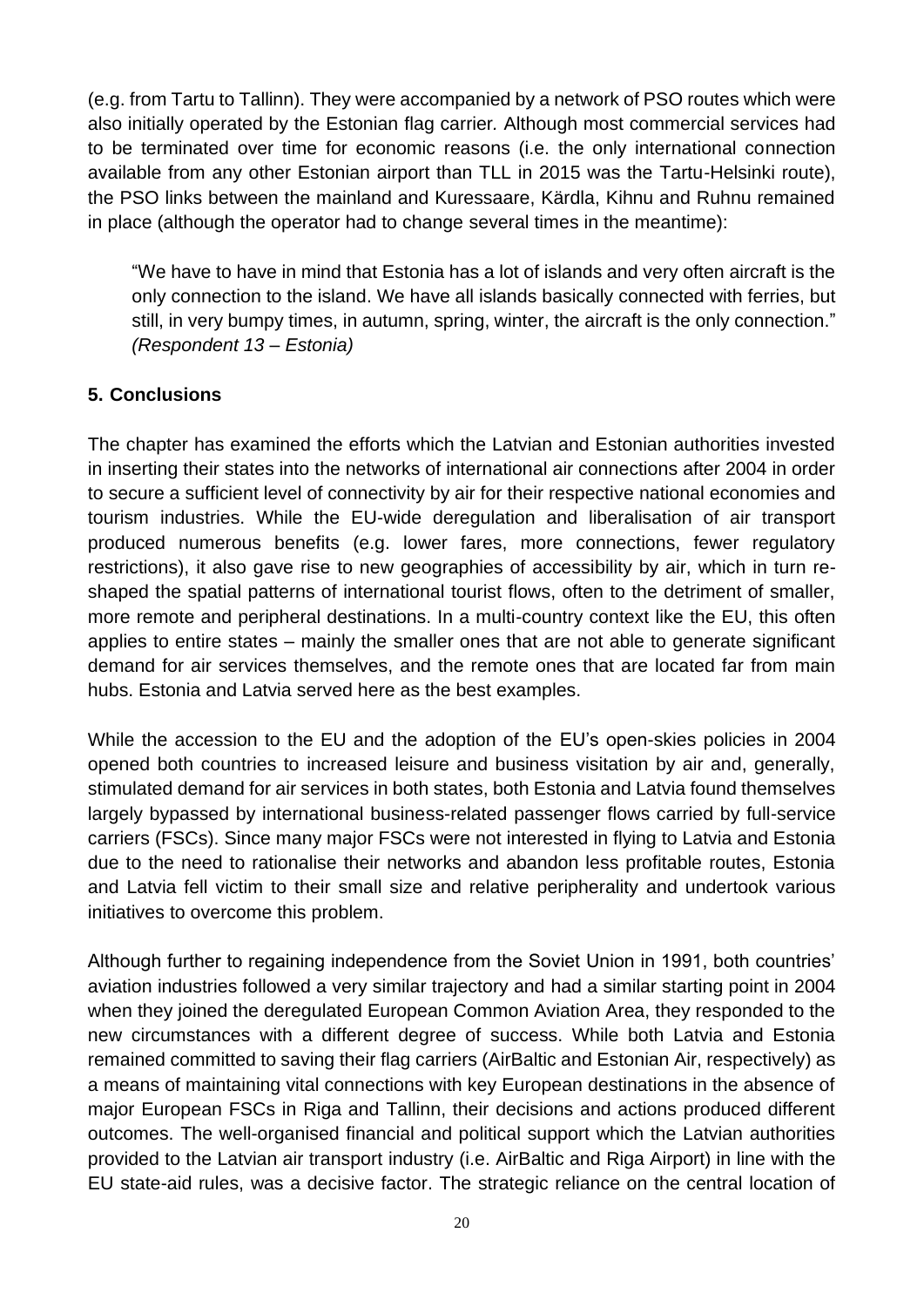Riga (relative to Tallinn and Vilnius), which served as a springboard for AirBaltic's expansion into the neighbouring states, significantly facilitated this process.

Meanwhile, despite the good intentions, the Estonian authorities not only reacted too late, but also not decisively enough. The poorly managed provision of state aid to Estonian Air (deemed illegal by the EU in 2015) inevitably led to the airline's bankruptcy. Although the main goal was to ensure sufficient connectivity for Estonia (partly to boost its tourism industry, partly to attract business visitation and foreign investors, and partly because of national pride), in the deregulated environment the case made by the Estonian government was not strong enough. However, the Estonian persistence to have a national carrier anyway resulted in the development of a completely new flag airline – Nordica.

While the Latvian government successfully helped its aviation industry to overcome the problem of small size and peripherality of the Latvian market and secure sufficient connectivity for the country, the success arguably came at the expense of regional interests. The Latvian authorities' "all-eggs-in-one-basket" approach, which implied a strong centralisation of efforts and investments, left regional airports within the country underdeveloped and/or unconnected (although no intentionality should be suspected here). Meanwhile, despite its strong commitment to neoliberal, pro-market principles since the beginning of post-communist transformations (Jansen, 2008), Estonia adopted an exceptionally strong interventionist strategy to keep the country connected at the national level, while also trying to moderately support its regions (e.g. through the central management of all airports and through the PSO connections which kept remote regions connected to the mainland).

The above analysis leads to three important reflections on the EU-wide deregulation and liberalisation of aviation and its effects on various countries and how these effects are shaped and mitigated "from below" by national and sub-national institutions. First, despite the deregulation and liberalisation of passenger aviation in the EU since the 1990s, the cases of Estonia and Latvia illustrate that the state continues to mould international networks of air connections, thus largely influencing geographies of aviation and international tourist flows by air (see Mathiessen, 2004; Dobruszkes, 2009, for similar observations). More attention is therefore required to how political and socio-cultural features of the places which networks of connections interlink shape the mosaic of international air connections and what role various patterns of multi-scalar power and governance play in these processes.

Second, the above analysis fully confirms Graham's (1998) findings from before the EU enlargement that there is a clash between the deregulation policies and the EU's emphasis on regional development. Whereas the regional policies aim to foster convergence and cohesion, alleviate economic backwardness, and facilitate sustainable economic growth (with transport often being a critical means to achieving these objectives), the processes of deregulation of air transport are rather found to enhance demand on pre-existing routes instead of minimising regional disparities through connecting more peripheral places (Graham, 1998). As the EU has since expanded to include a number of new, less affluent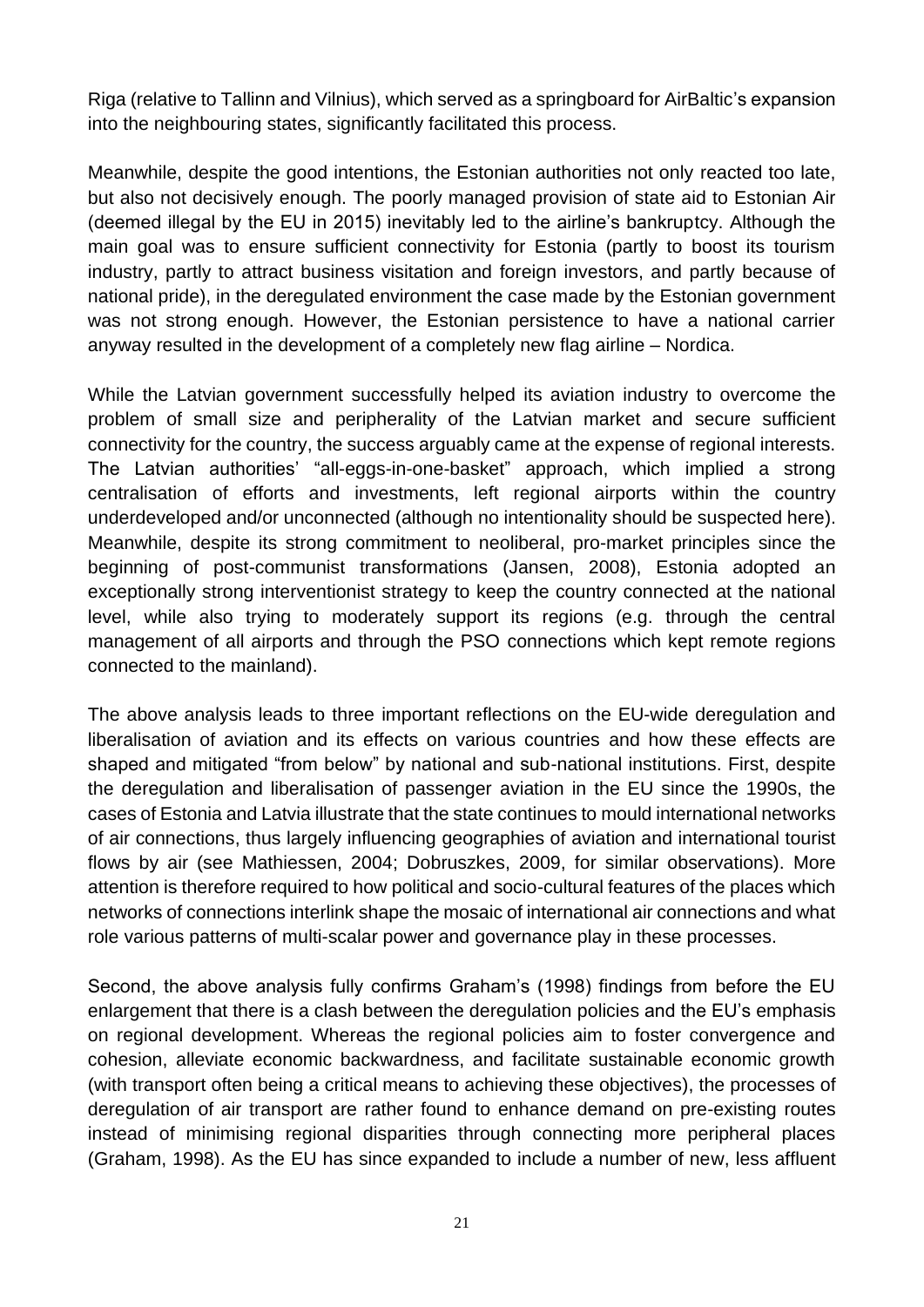countries and regions, Graham's (1998) observations seem to be even more valid than before.

Third, as Veebel et al (2015) discussed it, even though state aid can in theory serve as a useful tool for attracting investment to peripheral regions, reducing economic inequities, and addressing various market failures, the EU's state aid rules restrict its applicability to small, under-served and peripheral aviation markets with relatively weak flag airlines. While the primary aim of these rules is to ensure undistorted competition at the EU level, they do not account for individual countries' diverse abilities to compete, and a range of geographical, historical, political and cultural factors that determine these abilities (Veebel et al., 2015). Although some exceptions exist, the small size or the peripheral location of the market do not count, even with regard to such strategic sectors as aviation that are essential for the realisation of national interests (Veebel et al., 2015). While the case of Latvia illustrates that it is possible to overcome such problems (even though it may happen at the expense of regional interests or the interests of neighbouring states), the case of Estonia clearly exposes the negative consequences which a uniform application of deregulation policies and state aid rules at the EU level may lead to.

#### **Acknowledgements**

This chapter derives from the research project on air transport in Central and Eastern Europe that was funded by the British Academy/Leverhulme Trust (grant no. SG132857). A partial contribution under the same scheme was made by the Sir Ernest Cassel Educational Trust Fund. The author is grateful to both funding bodies for supporting his research.

#### **References**

- AirBaltic (2021) Available at: www.airbaltic.com (accessed between June and November 2021).
- Alderighi, M., Cento, A., Nijkamp, P. and Rietveld, P. (2012) Competition in the European aviation market: the entry of low-cost airlines. *Journal of Transport Geography*, 24, 223- 233.
- Baker, D., Merkert, R. and Kamruzzaman, M. (2015) Regional aviation and economic growth: cointegration and causality analysis in Australia. *Journal of Transport Geography*, 43, 140-150.
- Bowen, J. (2002) Network change, deregulation, and access in the global airline industry. *Economic Geography*, 78(4), 425-439
- Bowen, J. (2010) *The Economic Geography of Air Transportation: Space, Time, and the Freedom of the Sky*. Routledge, London.
- Bradshaw, M. and Stenning, A. (2004) Introduction: transformation and development. In: Bradshaw, M. and Stenning, A. (eds) *East Central Europe and the former Soviet Union*. Pearson, Harlow, pp. 1-32
- Burghouwt, G., Hakfoort, J. and van Eck, J. (2003) The spatial configuration of airline networks in Europe. *Air Transport Management*, 9, 309-323.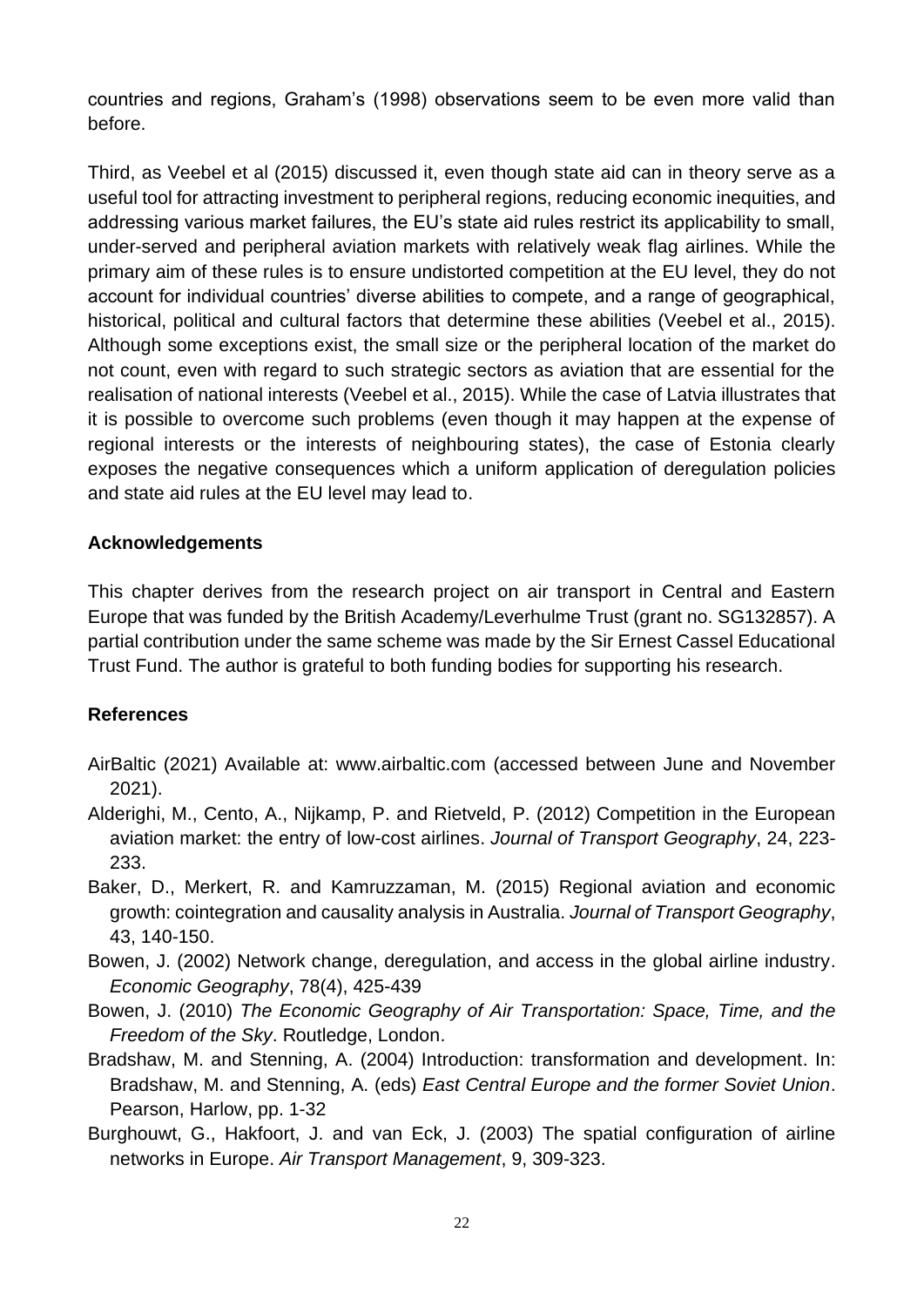- Button, K. (2009) The impact of US-EU "Open Skies" agreement on airline market structures and airline networks. *Journal of Air transport Management*, 15, 59-71.
- Button, K., Doh, S. and Yuan, J. (2010) The role of small airports in economic development. *Journal of Transport Management*, 4(2), 125-136.
- Button, K. and Taylor, S. (2000) International air transportation and economic development. *Journal of Air Transport Management*, 6, 209-222.
- Cidell, J. (2006) Air transportation, airports, and the discourses and practices of globalization. *Urban Geography*, 27(7), 651-663.
- Daugavpils Municipality (2015) *Daugavpils Airport*. A leaflet downloaded from *www.daugavpils.lv* in June 2015.
- Debbage, K. (1994) The international airline industry: globalization, regulation and strategic alliances. *Journal of Transport Geography*, 2, 190-203.
- Debbage, K. (2014) The geopolitics of air transport. In: Goetz, A. and Budd, L. (eds) *The Geographies of Air Transport*. Ashgate, Farnham, pp. 25-39.
- Dennis, N. (2005) Industry consolidation and future airline network structures in Europe. *Journal of Air Transport Management*, 11, 175-183.
- Derudder, B. and Witlox, F. (2014) Global cities and air transport. In: Goetz, A. and Budd, L. (eds) *The Geographies of Air Transport*. Ashgate, Farnham, pp. 103-123.
- Dobruszkes, F. (2009) New Europe, new low-cost air services. *Journal of Transport Geography*, 17, 423-432.
- Dobruszkes, F. (2013) The geography of European low-cost airline networks: a contemporary analysis. *Journal of Transport Geography*, 28, 75-88.
- Dobruszkes, F., Lennert, M. and van Hamme, G. (2010) An analysis of the determinants of air traffic volume for European metropolitan areas. *Journal of Transport Geography*, 17, 755-762.
- Druva-Druvaskalne, I., Abols, I. and Škara, A. (2006) Latvia tourism: decisive factors and tourism development. In: Hall, D., Smith, M. and Marciszewska, B. (eds) *Tourism in the New Europe: the Challenges and Opportunities of EU Enlargement*, CABI, pp. 170-182.
- Duval, D. (2008) Aeropolitics, global aviation networks and the regulation of international visitor flows. In: Coles, T. and Hall, C.M. (eds) *International Business and Tourism: Global Issues, Contemporary Interactions*, Routledge, London, pp. 91-105.
- Duval, D. and Koo, T. (2012) The politics and geographies of international air transport. In: Wilson, J. (ed.) *The Routledge Handbook of Tourism Geographies*, Routledge, London, pp. 207-213.
- Funding Universe (2021). Available at: www.fundinguniverse.com (accessed between June and November 2021).
- Goetz, A. and Vowles, T. (2009) The good, the bad, and the ugly: 30 years of US airline deregulation. *Journal of Transport Geography*, 17, 251-263.
- Graham, B. (1995) *Geography and Air Transport*, John Wiley, New York,
- Graham, B. (1998) Liberalization, regional economic development and the geography of demand for air transport in the European Union. *Journal of Transport Geography*, 6(2), 87-104.
- Graham, B. and Guyer, C. (2000) The role of airports and air services in the United Kingdom. *Journal of Transport Geography*, 8, 249-262.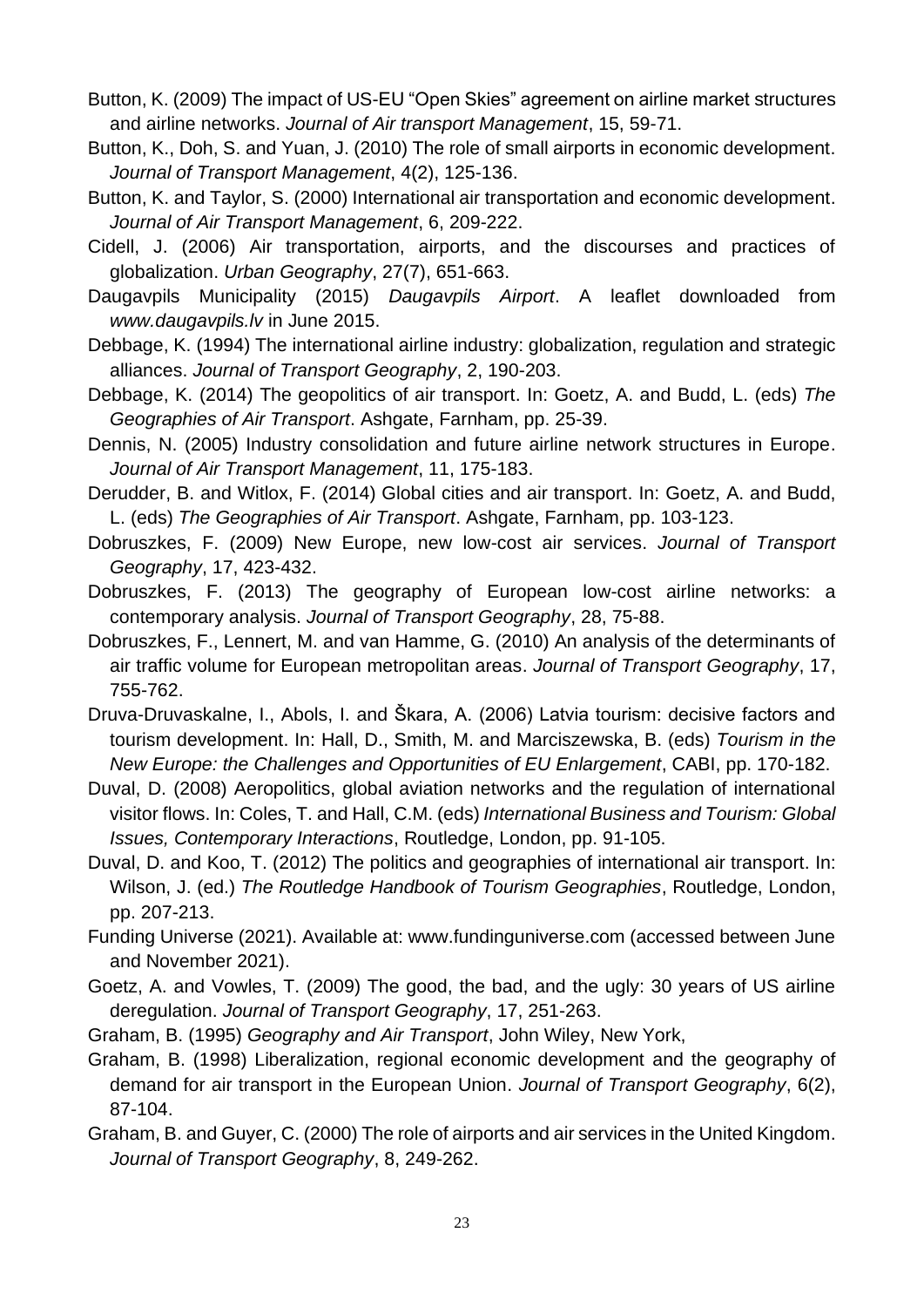- Hall, D. (1993) Impacts of economic and political transition on the transport geography of Central and Eastern Europe. *Journal of Transport Geography*, 1(1), 20-35.
- Halpern, N. and Brathen, S. (2011) Impact of airports on regional accessibility and social development. *Journal of Transport Geography*, 19, 1145-1154.
- Huettinger, M. (2006) Air Baltic and SAS a case study in the European airline industry. *Baltic Journal of Management*, 1(2), 227-244.
- Klophaus, R., Conrady, R. and Fichert, F. (2012) Low cost carriers going hybrid: evidence from Europe. *Journal of Air Transport Management*, 23, 54-58.
- Jankiewicz, J. and Huderek-Głapska, S. (2016) The air transport market in Central and Eastern Europe after a decade of liberalisation – different paths of growth. *Journal of Transport Geography*, 50, 45-56.
- Jansen, S. (2008) Designer nations: neo-liberal nation branding Brand Estonia. *Social Identities: Journal for the Study of Race, Nation and Culture*, 14(1), 121-142.
- Jarvis, J. and Kallas, P. (2006) Estonia switching unions: impacts of EU membership on tourism development. In: Hall, D., Smith, M. and Marciszewska, B. (eds) *Tourism in the New Europe: the Challenges and Opportunities of EU Enlargement*, CABI, pp. 154-169.
- Jarvis, J. and Kallas, P. (2008) Estonian tourism and the accession effect: the impact of European Union membership on the contemporary development patterns of the Estonian tourism industry. *Tourism Geographies*, 10(4), 474-494.
- Keeling, D. (2007) Transportation geography: new directions on well-worn trails. *Progress in Human Geography*, 31(2), 217-225.
- Liepaja Airport (2021). Available at: www.liepaja-airport.lv (accessed between August and November 2021).
- Magone, O. (2009) State looks to buy back Estonian Air. *The Baltic Times*, 17 Dec 2009, available at: *www.baltictimes.com.*
- Matthiesen, C. (2004) International air traffic in the Baltic Sea Area: hub-gateway status and prospects: Copenhagen in focus. *Journal of Transport Geography*, 12, 197-206.
- Mukkala, K. and Tervo, H. (2013) Air transportation and regional growth: which way does the causality run? *Environment and Planning A*, 45(6), 1508-1520.
- Niewiadomski, P. (2017) Global production networks in the passenger aviation industry. *Geoforum*, 72, 1-14.
- Niewiadomski, P. (2020) Agentisation of airports and the pursuit of regional development in Poland. *European Urban and Regional Studies*, 27(2), 171-188.
- O'Connor, K. and Fuellhart, K. (2012) Cities and air services: the influence of the airline industry. *Journal of Transport Geograph*y, 22, 46-52.
- O'Connor, K. and Fuellhart, K. (2015) The fortunes of air transport gateways. *Journal of Transport Geography*, 46, 164-172.
- Redondi, R., Malighetti, P. and Paleari, S. (2013) European connectivity: the role played by small airports. *Journal of Transport Geography*, 29, 86-94.
- Reuters (2009) Estonia to hold talks with SAS on Estonian Air. *Reuters*, 19 Dec 2009, available at: *www.reuters.com*.
- Roman, S. (2011) Minister negotiates with SAS over investment in Estonian Air. *ERR*, 2 Nov 2011, available at: *ww.err.ee*.
- Ruskulovs, R., Lūka, M. and Šulca, R. (2019) Assessment of JSC Air Baltic Corporation competitiveness in the Baltic states. *Acta Prosperitatis*, 10, 87-108.